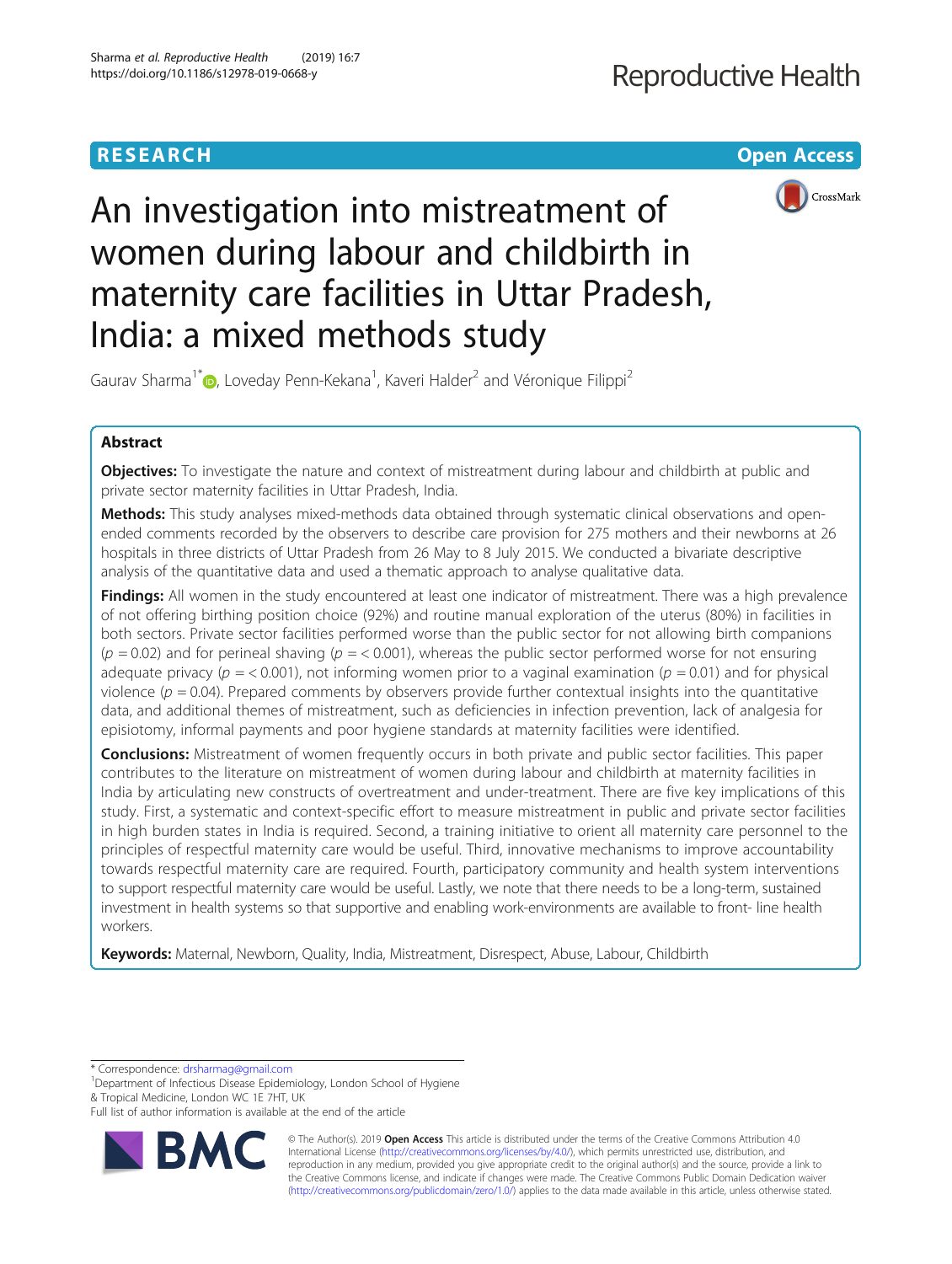### Plain English summary

This study investigated mistreatment during labour and childbirth in public and private sector hospitals in Uttar Pradesh, India.

Two hundred and seventy-five detailed observations of care provided during labour and delivery were conducted by clinical observers using mixed quantitative and qualitative research methods.

This study found that quality of care at the time of birth is generally poor at both public and private sector hospitals in Uttar Pradesh, India. Many inappropriate care practices are routinely utilised while providing maternity care services, which have largely been neglected in policies and programmes so far. There are complex reasons for mistreatment of women at maternity facilities. These include factors associated with policy, infrastructure and resources, ethics, culture, knowledge, skills and attitudes of maternity care providers, and standards at maternity facilities.

Addressing these issues will require long-term investments and focussed action for improvement. As facility-based births and the use of skilled birth attendants continue to rise, a focus on quality and woman-centred maternity care provision is needed to make further improvements.

#### Background

The number of maternal deaths remains large in India with 45,000 estimated deaths in 2013 [[1\]](#page-14-0). Since 2006, the Government of India has promoted skilled attendance at birth and rapidly expanded the Janani Suraksha Yojana (JSY) programme that now benefits approximately 40% of India's birth cohort [\[2](#page-14-0)]. The JSY is a cash transfer programme that provides a monetary incentives to women attending institutions for birth [\[3](#page-14-0)]. Since 2013, JSY guidelines have been revised and conditionalities associated with parity and minimum age of the mother for institutional deliveries in high and low performing states and union territories have been removed.

However, recent evidence from JSY has been cautionary and highlights the need to improve Quality of Care (QoC), concomitantly, with efforts to increase utilisation of institutional births [[4\]](#page-14-0). Ensuring high QoC at the time of birth encompasses the application of evidence- based obstetric and neonatal care and efforts to ensure positive birth experiences for pregnant woman [\[5](#page-14-0)]. Respect, dignity and emotional support, although, integral to ensuring positive birth experiences have been overlooked in research, policy, programmes and practice [[6,](#page-14-0) [7\]](#page-14-0).

There is now increasing research evidence on mistreatment of women during labour and childbirth from both high  $[8-12]$  $[8-12]$  $[8-12]$  $[8-12]$  and lower income settings  $[13-15]$  $[13-15]$  $[13-15]$  $[13-15]$ . Mistreatment has been previously described as disrespect and abuse [\[16\]](#page-14-0), obstetric violence [\[17\]](#page-14-0) and dehumanised care [[18](#page-14-0)]. However, conceptualising what constitutes mistreatment, and therefore, how to measure mistreatment are both complex. A comprehensive definition of mistreatment needs to capture the health, human rights and socio-cultural dimensions of mistreatment, while, measurement efforts need to capture what, where, how and why mistreatment occurs [\[19\]](#page-14-0). Freedman et al. have highlighted that measurement efforts should also be able to capture whether mistreatment was intentional or not, and the role of local societal norms (for example- women's status, patient-provider dynamics) that influences women's perceptions of mistreatment in different contexts [\[19](#page-14-0)].

Given these challenges, a recent WHO systematic review tried to establish the evidence-base for mistreatment globally  $[11]$  $[11]$  $[11]$ . They found that most studies use different operational definitions and measurement approaches [\[11](#page-14-0)]. Amongst the quantitative studies, only three studies reported a prevalence of mistreatment at maternity facilities, which varied from 15 to 98%  $[11]$  $[11]$ . This review also proposed a typology of items considered mistreatment and identified the following: physical, verbal or sexual abuse, stigma and discrimination, lack of informed consent, breaches of confidentiality, neglect and abandonment, refusal to provide pain relief, lack of supportive care, detainment in facilities, bribery and extortion [\[11\]](#page-14-0).

However, a phenomenon often overlooked in the disrespect and abuse discourse relates to the overuse of inappropriate or unnecessary interventions for care at normal birth. There are examples of health workers in both high and low-income settings underusing simple, inexpensive interventions (for example, birth companionship or counselling on breastfeeding) and overusing ineffective interventions that are more technical, lucrative or convenient despite potential for harm (for example: labour augmentation without indications or caesarean sections) [\[20](#page-14-0)–[23](#page-14-0)].

As the 2016 Lancet maternal health series noted, there are two extremes of maternal health care provision in a growing number of LMICs [[24\]](#page-14-0). The first extreme is associated with over-treatment or the routine over-medicalisation of normal labour and births, which they referred as "Too Much Too Soon". The second extreme is under-treatment or underuse of evidence-based practices signified by the terminology "Too Little, Too Late" which is the underlying cause of high maternal mortality and considerable morbidity [\[24](#page-14-0)]. Both over-medicalisation such as increased use of unnecessary procedures like episiotomies without indications or under-treatment such as absent hygienic standards at maternity facilities are also against the rights of child bearing women [[25\]](#page-15-0).

For this study, we operationalised mistreatment as those related to 1. disrespect and abuse (no privacy, no birthing position choice, not informing women prior to a vaginal examination, not allowing birth companions, not explaining reasons for augmentation of labour, restricting food and water and informal payments) 2. Overtreatment (routine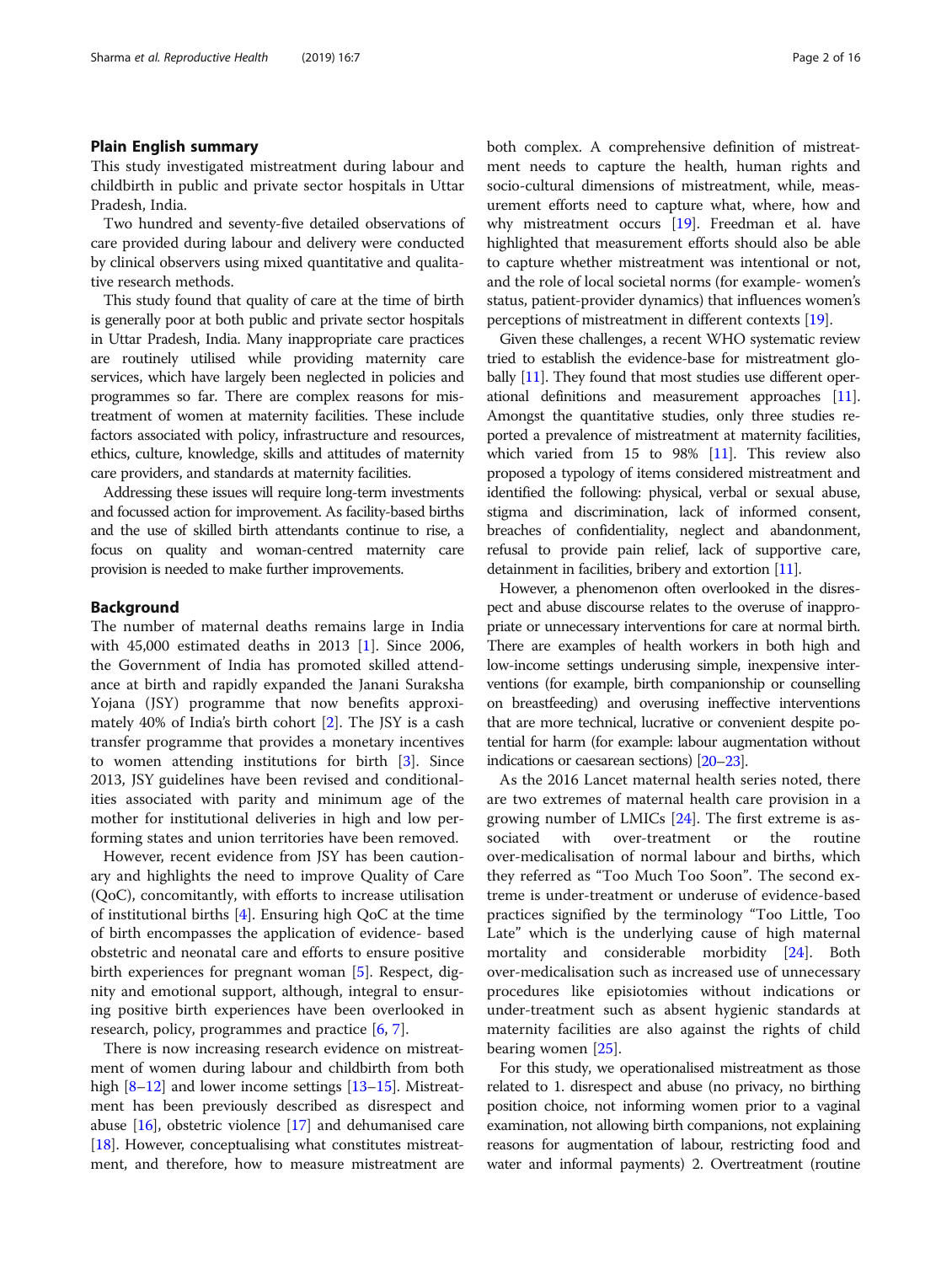use of enema, routine use of perineal shaving, application of extreme fundal pressure, routine uterine lavage, routine manual exploration of the uterus and routine episiotomy) and lastly, 3. Under-treatment (deficiencies in infection prevention by individual health workers, deficiencies in hospital environmental hygiene and use of unqualified attendants). Research and programme efforts to improve QoC at the time of birth have largely neglected to examine and address mistreatment in such a comprehensive manner. Further, it is also possible for both under treatment and overtreatment to occur within the same patient and within the same facility [[21](#page-14-0)] which makes interpreting data difficult but this should be considered by researchers working to improve QoC.

Uttar Pradesh (UP) is India's most populous and deprived state [\[26\]](#page-15-0). In related work, we previously described overall poor quality of care at the time of birth [[27](#page-15-0)] but did not specifically examine mistreatment of women at maternity facilities. There are limited number of studies that have described patterns and the context of such care at maternity facilities especially in the private sector which has an estimated 18% of the market share for maternity care in UP [[26](#page-15-0)]. This information is essential for understanding the context of care provision and in developing effective interventions, policy and advocacy approaches for improvement of QoC at the time of birth. Available research evidence indicates that women with previously negative pregnancy outcomes tend to choose private sector [\[28\]](#page-15-0). Higher socio-economic status and accessibility are associated with increased private sector use [[28](#page-15-0)]. Scheduled caste and tribe status are negatively associated with use of private facilities [[29](#page-15-0)]. The private sector is thought to be more expensive than the public sector and there is a general perception amongst Indian women that the private sector provides better amenities and a higher standard of care [[29](#page-15-0)].

Qualitative studies from public sector facilities in India have described many challenges to ensuring high QoC during childbirth such as overcrowding of labour rooms, chaotic work environments, poor coordination between health workers, limited skills and competence of health workers in performing routine care procedures [[30](#page-15-0)–[32](#page-15-0)]. They have also described situations where labouring women have been left unsupported, were shouted at or slapped, not given information about what procedures were being done and why they were receiving it [[30](#page-15-0), [33](#page-15-0)].

In this paper, we report on the nature and context of mistreatment recorded during 275 clinical observations of labour and childbirth in 26 maternity facilities in Uttar Pradesh. This rich observational data helps us in describing the context of care-provision in a low- resource setting including what, how and why mistreatment of women during labour and childbirth occurs at maternity facilities.

## **Methods**

## Study setting

The study was conducted in the districts of Kannauj, Kanpur Nagar and Kanpur Dehat of Uttar Pradesh in the context of a large evaluation of the Matrika social franchise programme by the LSHTM [\[34\]](#page-15-0). In 2012–2013, the maternal mortality across Uttar Pradesh was 240 per 100,000 live births [[26](#page-15-0)]. At this time, the neonatal mortality rate were 55 per 1000 live births in Kannauj, 41 in Kanpur Nagar and 24 in Kanpur Dehat [[26](#page-15-0)]. Despite government schemes to improve rates of institutional births in public sector facilities, approximately 39% of deliveries in UP (43% in Kannauj, 46% in Kanpur Dehat and 34% in Kanpur Nagar) occurred at public sector facilities in 2012– 2013 [\[26\]](#page-15-0). The private sector delivery share was estimated to be 18% in UP (15% in Kannauj, 34% in Kanpur Nagar, and 10% in Kanpur Dehat) during that time [[26\]](#page-15-0). The National Rural Health Mission has also appointed community health workers known as Accredited Social Health Activists (ASHAs) in every Indian village [[35](#page-15-0)]. Motivating pregnant women, accompanying them to institutions for childbirth and arranging suitable transportation to hospitals at the start of labour also falls under the responsibilities of ASHAs who are paid a small monetary incentive (INR 600-equivalent £7) for these tasks.

#### Sampling

Our sampling frame included all high-volume public sector facilities (> 200 monthly deliveries based on HMIS data [\[36](#page-15-0)]) and established private sector facilities providing round-the-clock basic emergency obstetric care identified by Sambodhi Research and Communications (Lucknow, Uttar Pradesh) that has extensive experience of working in health research in the study districts. After mapping of facilities, we selected six public sector facilities per district by conducting a random selection of four community health centres, one medical college and one district hospital and we invited all identified private sector facilities to participate. Since Kanpur Dehat did not have a medical college, we selected an additional district hospital. Amongst the selected facilities, all public sector facilities agreed to participate while 17 private facilities (out of 30) agreed to participate. At nine of the private facilities that agreed to participate, there were no deliveries while observers were present. Therefore, the observational data that we analysed came from 18 public facilities and 8 private sector facilities. Further details on the sampling methods are described elsewhere [[27](#page-15-0)]. The overall study flow diagram is also available in appendix 1.

## Study participants

Study participants included pregnant women with spontaneous, uncomplicated labour (defined as women with low-risk pregnancy, of gestational age between 37 and 42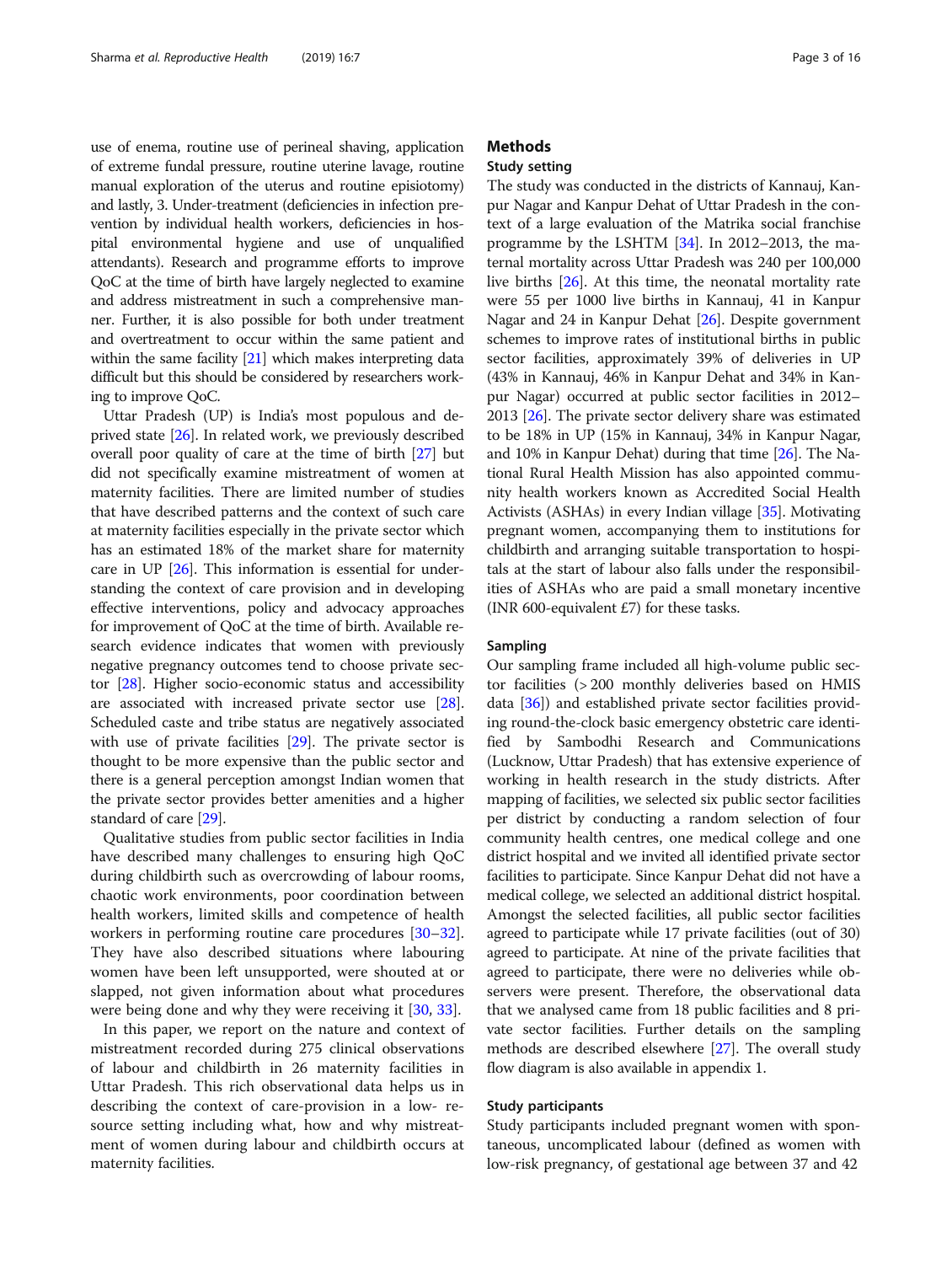weeks and singleton vertex presentation, admitted to facilities who consented to participate in the study) and their newborns.

## Data collection

We collected quantitative data from a structured clinical observation tool and qualitative data from open-ended comments recorded by observers. We developed a QoC assessment tool based on a critical assessment of previously used clinical observation tools [\[37](#page-15-0), [38\]](#page-15-0) and WHO guidelines for care during pregnancy and childbirth [\[39](#page-15-0)]. This tool captured information on whether maternity care providers correctly performed recommended interventions during the first, second and third stage of labour including the use of practices considered harmful or captured by the mistreatment terminology.

We conceptualised mistreatment of women during labour and childbirth as disrespect and abuse, overtreatment and under treatment during the time of birth as described previously. Specifically, our questionnaire captured information on ensuring adequate privacy, explaining the process of labour, restricting food and fluids, informing women prior to vaginal examination and prior to labour augmentation, performing an enema, perineal shaving, not allowing a birth companion, not offering choice of birthing position, routine episiotomy, physical abuse (slapping or hitting), verbal abuse (insult, threaten and shout), routine application of fundal pressure, routine uterine lavage and routine manual exploration of the uterus after childbirth.

Questions capturing educational, demographic and socio-economic status were adapted from the National Family Health Survey questionnaire [[40](#page-15-0)]. At the end of every case, clinical observers who were auxiliary nurse midwives and had maternal and child health backgrounds were encouraged to record open-ended comments about the QoC they observed, particularly, anything they felt was important to explain the context and things that were particularly striking to them. Observers had been trained on the concepts of respectful maternity care including disrespect and abuse during field-level trainings [\[25\]](#page-15-0). A team of 14 clinical observers working in pairs at each facility observed care round the clock. They visited the admissions, emergency, labour room and postnatal wards to identify pregnant women who were likely to undergo uncomplicated vaginal births and observed care provided from admission to one hour postpartum. Data were collected after obtaining women's informed written consent between 26th of May to 8th of July 2015.

## Ethics

Ethical approval was obtained from the Public Healthcare Society (PHS) Ethics Review Board in India and the London School of Hygiene and Tropical Medicine in the

UK (LSHTM Ethics Ref: 8858). The study also received government clearance from the National Health Mission in Uttar Pradesh.

## Analysis

#### Measurement

We collected data on 15 potentially harmful interventions as outlined previously. Each item was coded as 1 if observed and 0 otherwise. An aggregate measure of mistreatment was developed which was the mean of observed items of mistreatment for every woman (Range: 0–15). Potential covariates included women's age, parity, referral status, caste, socio-economic status, delivery by qualified personnel, admission during work-hours, admission during weekends and public or private sector. For socio-economic status, wealth quintiles were generated using principal component analysis using data on ownership of household assets [[41\]](#page-15-0).

#### Quantitative analysis

Descriptive analyses were carried out at the level of individual women using STATA 14 (Stata Corp. LP, College Station, United States of America). Since preliminary analysis showed that all women encountered at least one item of mistreatment (Appendix 2), we categorised the sample into two groups based on the median number of items of mistreatment observed, as shown in Table [1](#page-4-0). We then conducted a bivariate analysis to examine the relationship between indicators of mistreatment and socio-demographic characteristics. Means, proportions and a total mistreatment score were calculated for all covariates. Chi square tests were used to assess whether there was a significant difference amongst the use of practices considered mistreatment and the relevant co-variates.

#### Qualitative analysis

The open-ended comments were transcribed in Hindi and translated to English and analysed using Nvivo 11 software (QSR International). A thematic analysis approach was utilised. Two researchers (GS, LPK) independently reviewed comments line- by- line and then agreed on a set of codes; broadly categorised into those related to the quantitative checklist and codes for other emerging issues. Both researchers then jointly coded all the open-ended comments. In cases where disagreements arose between researchers, further discussion took place until consensus was achieved. Throughout the analysis process, researchers reflected on how their background, training and worldview might influence their interpretation of results and efforts were taken to minimise them. We triangulated the quantitative data with qualitative comments. Comments that summarise common findings across observations are reported.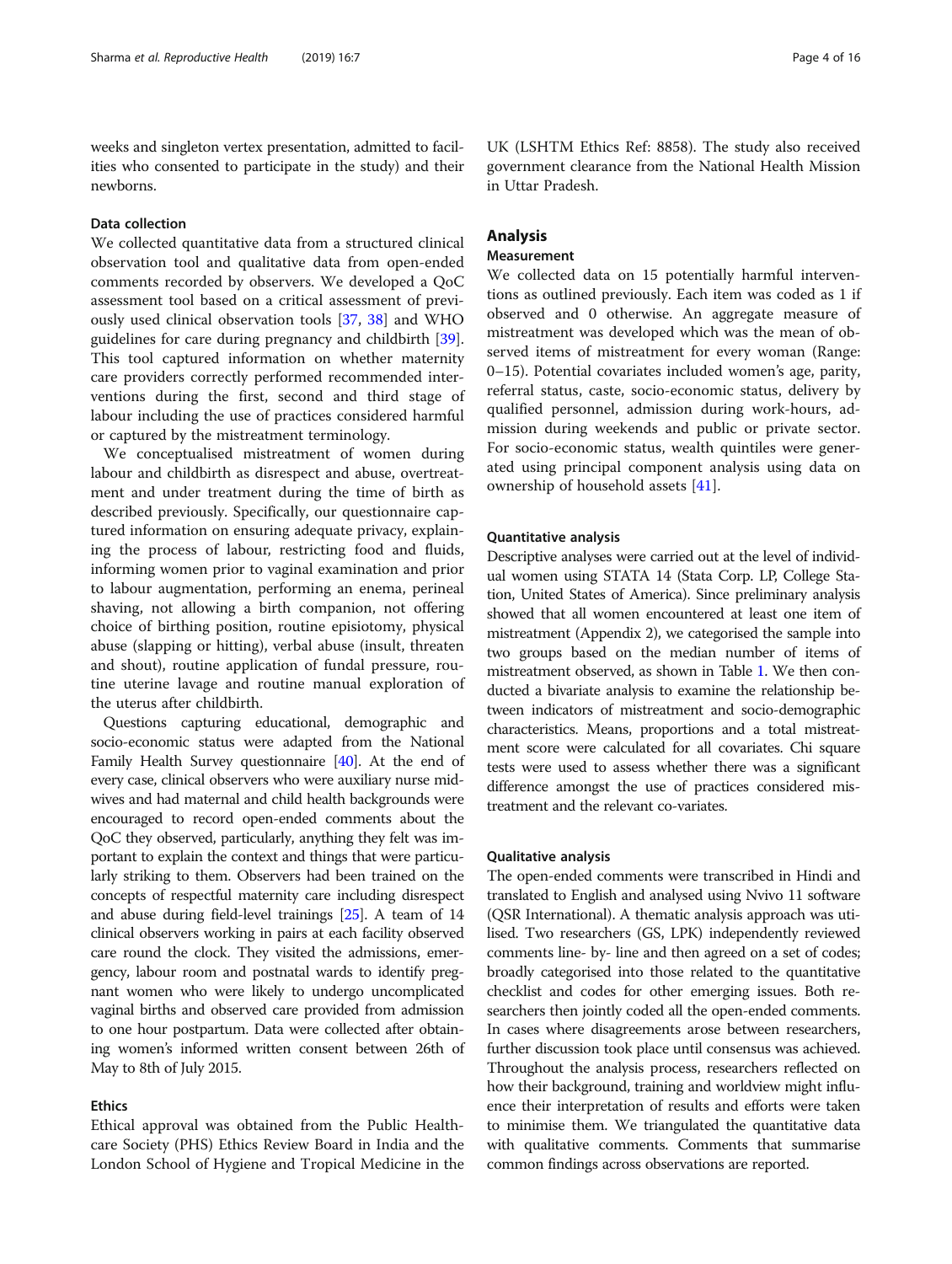## <span id="page-4-0"></span>Table 1 Socio-demographic characteristics of the sample by two overall levels of mistreatment

|                                            | Total ( $n = 275$ )<br>N, (%) | Less than or equal to median number<br>of mistreatment items N, (%) | Greater than median number<br>of mistreatment items N, (%) | $P^a$ value |
|--------------------------------------------|-------------------------------|---------------------------------------------------------------------|------------------------------------------------------------|-------------|
| 1. Women's age                             |                               |                                                                     |                                                            |             |
| $a. < 20$ years                            | 16(5.8)                       | 14(7.5)                                                             | 2(2.3)                                                     | 0.23        |
| b. 20-35 years                             | 247 (89.8)                    | 165 (88.2)                                                          | 82 (93.2)                                                  |             |
| c. 35 years or more                        | 12(4.4)                       | 8(4.3)                                                              | 4(4.6)                                                     |             |
| 2. Parity                                  |                               |                                                                     |                                                            |             |
| a. Primipara                               | 119 (43.3)                    | 76 (40.6)                                                           | 43 (48.9)                                                  | 0.32        |
| b. Multipara                               | 145 (52.7)                    | 102 (54.6)                                                          | 43 (48.9)                                                  |             |
| c. Grandmultipara                          | 11(4.0)                       | 9(4.8)                                                              | 2(2.3)                                                     |             |
| 3. Referral status                         |                               |                                                                     |                                                            |             |
| a. Patient comes directly to this facility | 243 (88.4)                    | 164 (87.7)                                                          | 79 (89.8)                                                  | 0.62        |
| b. Patient referred from another facility  | 32 (11.6)                     | 23 (12.3)                                                           | 9(10.2)                                                    |             |
| 4. Caste groupb                            |                               |                                                                     |                                                            |             |
| a. "Scheduled caste and tribe"             | 61(22.2)                      | 38 (20.3)                                                           | 23 (26.1)                                                  | 0.40        |
| b. "Other backward caste"                  | 153 (55.6)                    | 109(58.3)                                                           | 44 (50.0)                                                  |             |
| c. "General caste"                         | 61(22.2)                      | 40 (21.4)                                                           | 21 (23.9)                                                  |             |
| 5. Socio-economic status                   |                               |                                                                     |                                                            |             |
| a. 1st quintile (lowest)                   | 56 (20.4)                     | 41 (21.9)                                                           | 15(17.1)                                                   | 0.56        |
| b. 2nd quintile                            | 54 (19.6)                     | 35 (18.7)                                                           | 19 (21.6)                                                  |             |
| c. 3rd quintile                            | 55 (20.0)                     | 39 (20.9)                                                           | 16(18.2)                                                   |             |
| d. 4th quintile                            | 55 (20.0)                     | 39 (20.9)                                                           | 16 (18.2)                                                  |             |
| e. 5th quintile (highest)                  | 55 (20.0)                     | 33 (17.7)                                                           | 22(25.0)                                                   |             |
| 6. Delivery by qualified attendants        |                               |                                                                     |                                                            |             |
| a. Qualified attendants c                  | 113(41.1)                     | 78 (41.7)                                                           | 35 (39.8)                                                  | 0.76        |
| b. Unqualified attendants d                | 162 (58.9)                    | 109 (58.3)                                                          | 53 (60.2)                                                  |             |
| 7. Timing of admission                     |                               |                                                                     |                                                            |             |
| a. Within work hours (9:00 AM - 17:00 PM)  | 254 (92.4)                    | 168 (89.8)                                                          | 86 (97.7)                                                  | 0.02        |
| b. Out of hours (17:01 PM to 8: 59 am)     | 21(7.6)                       | 19 (10.2)                                                           | 2(2.3)                                                     |             |
| 8. Admission day                           |                               |                                                                     |                                                            |             |
| a. Admission during weekdays               | 211 (76.7)                    | 141 (75.4)                                                          | 70 (79.6)                                                  | 0.45        |
| b. Admission during weekends.              | 64 (23.3)                     | 46 (24.6)                                                           | 18 (20.5)                                                  |             |
| 9. Sector                                  |                               |                                                                     |                                                            |             |
| a. Public                                  | 211 (76.7%)                   | 138 (73.8)                                                          | 73 (82.9)                                                  | 0.09        |
| b. Private                                 | 64 (23.2%)                    | 49 (26.2)                                                           | 15 (17.1)                                                  |             |

<sup>a</sup>For the comparison of the proportions for less than or equal to median number of items of mistreatment observed and greater than median number of items of mistreatment that were observed

<sup>b</sup>The caste system in India is a system of social stratification that places people in occupational groups. Members of *scheduled* castes are the lowest castes in society and protected by the government through special concessions [[61\]](#page-15-0). For caste, we have used the exact language of the various ethnic categories given in Indian national family health survey questionnaires

c Doctors, nurses or nurse-midwives – with at least 5, 4 and 2 years of pre-service training, respectively – who are licensed, regulated and endorsed by the government to provide maternity care at health facilities<br>decredited social health activists, cleaners, hospital port

Accredited social health activists, cleaners, hospital porters, other community health workers, traditional birth attendants and others who are not legally allowed by the government to provide maternity care at health facilities

#### Results

We first report on women's socio-demographic characteristics categorised by two overall mistreatment levels. Next, we present bivariate analysis of the prevalence of specific indicators of mistreatment for which quanti

tative data are available and examine their relationship with socio-demographic characteristics of the sample. Then we report on our qualitative findings which provide additional information and triangulate these to the quantitative results, where possible, to further explain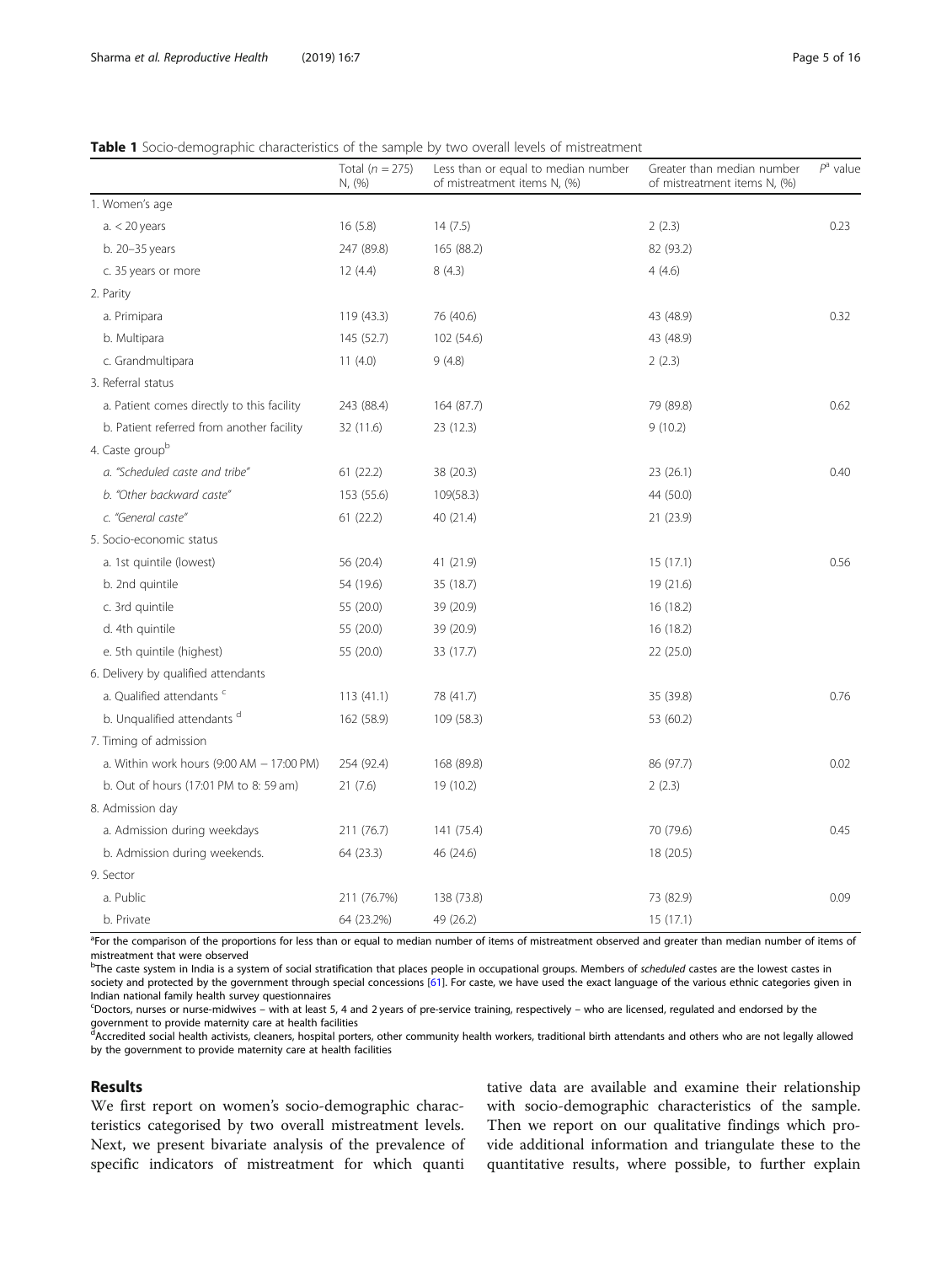<span id="page-5-0"></span>the nature and the context in which mistreatment occurs.

1. Demographic characteristics

The majority of observations were conducted in the public sector ( $n = 211, 77\%)$  and most women came directly to facilities (88%) (Table [1\)](#page-4-0). Amongst our sample, the majority of participants were between 20 and 35 years of age (90%), multi-parous (53%), came directly to the facility (88%), belonged to the so-called "other backward caste" category (55%) and were from the lowest wealth quintile (20%). Most deliveries were performed by unqualified personnel (59%) during regular work-hours (92%) on weekdays (77%). The only variable significantly different was timing of admission and a greater proportion of mistreatment was observed in cases admitted during work hours compared to observations done beyond regular working hours ( $p = 0.02$ ).

2. Patterns of mistreatment by socio-demographic characteristics

Figure 1 shows that amongst mistreatment practices, birthing position choice not offered to the labouring woman (92%) and manual exploration of the uterus after delivery (80%) were particularly high at facilities in both sectors.

Table two shows that amongst all socio-demographic characteristics, the highest mistreatment scores (mean) for women, were found in women above 35 years of age (5.1); primiparous (5.2);those that were referred from another facility (5.0); amongst women belonging to "scheduled caste and tribes" (5.0), those in the fifth (richest) wealth quintile (5.1), and amongst cases admitted during work-hours (5.0) on weekdays (5.0) in the public sector (4.9). However, the timing of admission (during weekdays or weekends) influenced a greater number of indicators of mistreatment compared to admission during regular work-hours, despite total mistreatment scores being similar across both co-variates. More women admitted during weekdays underwent episiotomies ( $p = 0.04$ ) and enemas ( $p = 0.01$ ) whereas, more women admitted during weekends were not informed prior to vaginal examination ( $p = 0.03$ ) and did not have the process of labour explained to them  $(p = 0.04)$ . We found that more women admitted during regular work-hours delivered without adequate privacy ( $p = 0.01$ ), underwent enemas ( $p = 0.03$ ) and extreme fundal pressure ( $p = 0.01$ ) more frequently. Most women had repeat instances of mistreatment (mean  $= 4.8$  and SD  $= 1.7$ ).

Table [2](#page-7-0) shows that the public sector performed worse than the private sector for not ensuring privacy of the labouring women ( $p = < 0.001$ ), not informing women prior to a vaginal examination  $(p = 0.01)$  and for physical violence (shout, hit or pinch) towards the labouring woman ( $p = 0.04$ ). On the other hand, the private sector performed worse than the public sector for not allowing birth companions to accompany the labouring woman ( $p = 0.02$ ) and for perineal shaving ( $p = < 0.001$ ).

Our data shows that the highest mistreatment scores were amongst women that came to district hospitals (6.1) where they experienced higher rates of no privacy  $(p = 0.001)$ , not being informed prior to vaginal examination (0.001), using unsterile gloves to conduct vaginal examinations ( $p = 0.031$ ), application of fundal pressure  $(< 0.001$ ) and episiotomies ( $p = < 0.001$ ).

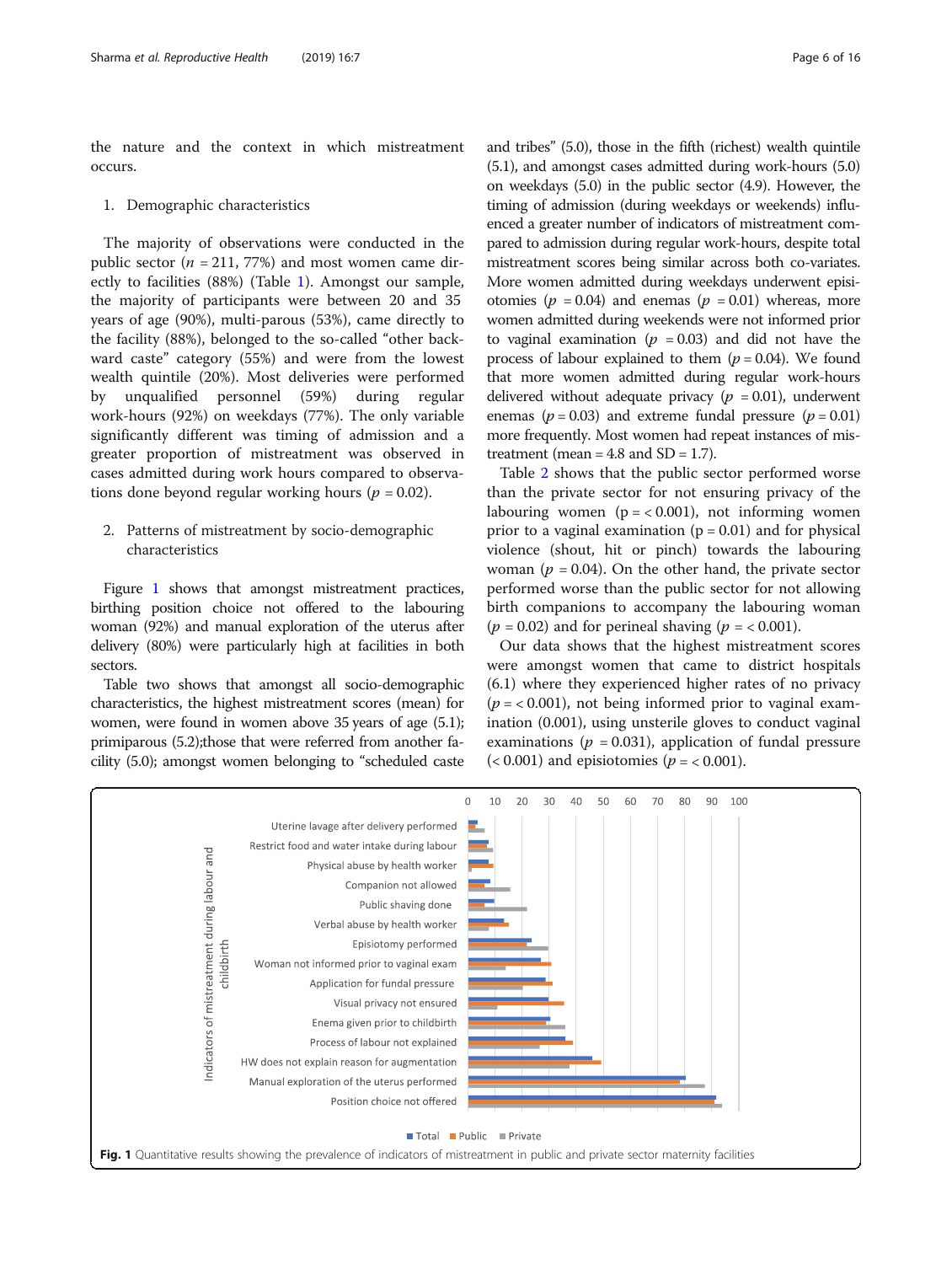3. Specific patterns of mistreatment that occur at maternity facilities

The section below summarises qualitative information obtained from observers' open-ended comments on mistreatment. It provides contextual insights into the quantitative data presented earlier, as well as additional information on categories and themes of mistreatment such as deficiencies in infection prevention, lack of analgesia for episiotomy, informal payments and poor health facility environmental hygiene which were not captured by the quantitative checklist (Table [3](#page-9-0)).

#### 1. Overtreatment by health workers

a) Fundal Pressure:

Our quantitative results (Fig. [1](#page-5-0)) show that the prevalence of fundal pressure was 29%; similar across both sectors ( $p = 0.09$ ) but done more frequently during regular work- hours ( $p = 0.01$ ) compared to outside regular work hours. The descriptions of fundal pressure recorded by observers in open-ended comments ranged from application of light pressure to extreme pressure on the upper abdomen directed downwards to the birth canal. In a few instances, observers noted that maternity care personnel climbed on top of the bed and use both hands to push down forcefully on the abdomen. Often physical violence was also used while performing fundal pressure. Although, fundal pressure was mostly done by personnel attending to the delivery, help was also sought from others present in the labour room such as mother-in laws and ayahs. The circumstances leading to the decision to apply extreme fundal pressure included to expedite the delivery process, when the woman could not tolerate labour pains or could not bear down or push properly. The quote below illustrates an example of how fundal pressure was described in the field notes.

The physical state of the labour room of the district hospital is poor. They give fundal pressure on the abdomen the way people use pumps for filling air in cycle tyres. They were pressing their abdomen with their elbows during delivery and also slapped the lady badly. (Clinical observation of 35-year-old, primi at district hospital.)

### b) Episiotomy:

Quantitative results indicate that episiotomy was done in 24% of cases and that the prevalence was similar across both sectors ( $p = 0.19$ ). However, amongst cases where episiotomy was given, no analgesia was given in 25% of cases, similar across both sectors ( $p = 0.09$ ). Comments

recorded by observers corroborate that analgesics were often not given during episiotomies despite women crying and shouting in pain. Anecdotal evidence collected during fieldwork suggests that health workers seem to believe that women do not require analgesia during episiotomy as they are already in so much pain and will not feel any additional pain. The quote below illustrates an example of episiotomy recorded in field notes.

"Episiotomy was conducted without analgesia because of which the patient was constantly shouting. The nurse consoled her saying it was only a few stitches, but no analgesia was given and instead the nurse scolded her before giving her stitches" (Clinical observation at a district hospital in a 34-year multigravida woman.)

#### 2. Under treatment:

#### c) Deficiencies in infection prevention:

Deficiencies in infection prevention by individual health workers was also an important theme in the observers' comments. These deficiencies by individual health workers ranged from using dirty clothes to clean the perineal and vaginal areas, pouring oil over the vagina/ perineum, conducting unnecessary manual exploration of uterus, and using unsterile gloves and equipment. Although quantitative data is not available for all of these practices, available quantitative results suggest deficiencies in infection prevention measures while conducting unnecessary procedures. For example, there was a high prevalence (80%) of manual exploration of the uterus which was similar in both sectors ( $p =$ 0.10). Enemas were also observed in 30% of cases risking possible faecal contamination. It is encouraging to note that most health workers used sterile gloves; use of unsterile gloves to conduct vaginal examinations was low and happened in just 2.2% of all cases, all in the public sector (3%). Uterine lavage after delivery was also infrequent in both public (3%) and private sectors (6.3%) cases. Observers' comments also indicate that in some facilities, instruments were sterilised once a day and often just dipped in warm water and chlorhexidine solution and reused multiple times. Vaginal examinations were observed to be conducted multiple times by different health workers. In a few instances, observers' comments mention that used syringes were left discarded on the floor, which is a potential hazard for needle-stick injuries.

The quotes below illustrates some examples of deficiencies in infection prevention by individual health workers:

"While suturing the episiotomy, ayah accepted a phone call, also touched the bed with her gloved hands and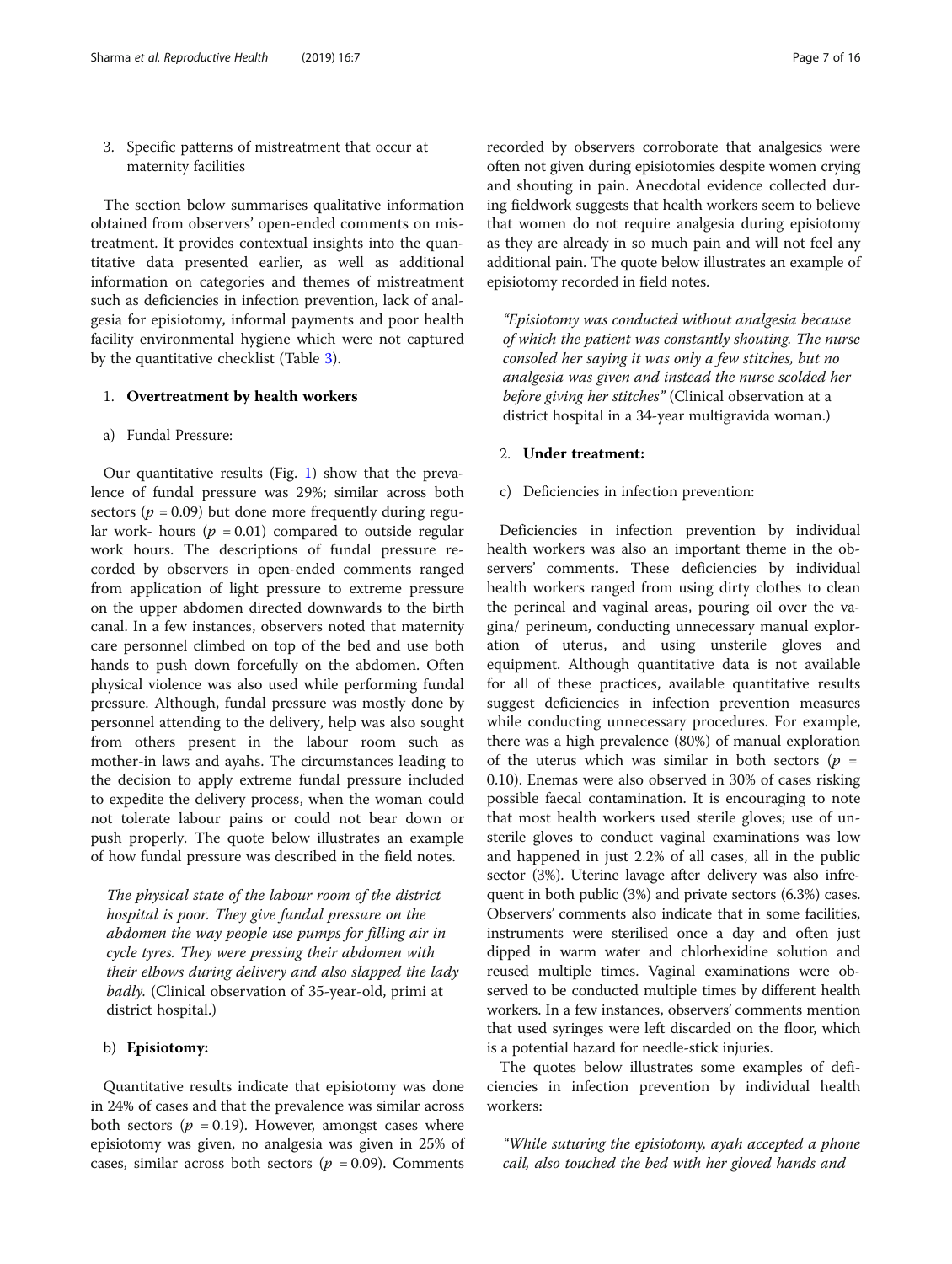| ļ<br>l<br>$\overline{ }$                                     |
|--------------------------------------------------------------|
| ;                                                            |
|                                                              |
| i<br>i                                                       |
| İ<br>l                                                       |
| í                                                            |
|                                                              |
| i                                                            |
|                                                              |
|                                                              |
| l                                                            |
| l                                                            |
| )<br>)<br>)                                                  |
|                                                              |
| ֖֖֖֖֚֚֚֚֚֚֚֚֚֚֡֬                                             |
|                                                              |
|                                                              |
| ֖֖֖֖֖֖֖֖֖֧ׅ֖֖֧֪֪֪ׅ֖֧֪֪֪֪֪֧֖֚֚֚֚֚֚֚֚֚֚֚֚֚֚֚֚֚֚֚֚֬֝֓֬֝֓֝֓֞֬֓֞֓ |
| 5                                                            |
|                                                              |
| i<br>i                                                       |
| )<br>2<br>j<br>l                                             |
| l<br>j                                                       |
|                                                              |
| $\overline{ }$<br>l                                          |
|                                                              |
| )<br>)<br>۱<br>j                                             |
| I                                                            |
| i                                                            |
|                                                              |
|                                                              |
| ć<br>1<br>ţ                                                  |
| ļ                                                            |
|                                                              |
|                                                              |
|                                                              |
| 5                                                            |
| ¢                                                            |
| ī                                                            |
|                                                              |
|                                                              |
| É                                                            |
| ī                                                            |
| i                                                            |
|                                                              |
| j                                                            |
|                                                              |
|                                                              |
| Ś<br>j                                                       |
| i                                                            |
| i<br>١                                                       |
| l                                                            |
|                                                              |
| å<br>١                                                       |
| )<br>5<br>i                                                  |
| Ó                                                            |
|                                                              |
| i                                                            |
| りりり                                                          |
|                                                              |
| $\tilde{c}$<br>j                                             |
|                                                              |
| )<br>J<br>Ï                                                  |
|                                                              |
| i<br>j<br>j<br>I                                             |
|                                                              |
| ĺ                                                            |
| i<br>֖֖֖֖֖֖֖֪ׅ֪ׅ֪֪֪ׅ֪֪֪֪֪֦֖֚֚֚֚֚֚֚֚֚֚֚֚֚֚֚֚֚֚֬֝֝֝֝֬֝֓        |
| j                                                            |
|                                                              |
| ۱                                                            |
| Ò                                                            |
|                                                              |
| i                                                            |
|                                                              |
|                                                              |
|                                                              |
| I<br>١                                                       |
| I                                                            |
| I                                                            |
|                                                              |
|                                                              |
| J                                                            |
| 1                                                            |
| ׇ֘֝֬֝                                                        |
| $\ddot{\epsilon}$<br>ľ<br>١                                  |
| j<br>ĺ<br>ľ                                                  |
|                                                              |
|                                                              |
|                                                              |
| ;<br>;<br>able <sup>-</sup>                                  |

<span id="page-7-0"></span>

| Table 2 Bivariate analysis of the significance by socio-demographic factors and the prevalence of observed indicators of mistreatment |                 |                         |                                                                  |                                  |                                         |                                                   |                                 |                      |                           |                         |                           |                                       |                 |                     |                       |                              |
|---------------------------------------------------------------------------------------------------------------------------------------|-----------------|-------------------------|------------------------------------------------------------------|----------------------------------|-----------------------------------------|---------------------------------------------------|---------------------------------|----------------------|---------------------------|-------------------------|---------------------------|---------------------------------------|-----------------|---------------------|-----------------------|------------------------------|
|                                                                                                                                       | No privacy<br>% | No Position<br>choice % | $\overline{c}$<br>vaginal exam %<br>nformed prior<br>Woman not i | not allowed<br>Companion<br>$\%$ | explained %<br>labour not<br>Process of | augmentation<br>not explained<br>Reason for<br>S, | food and<br>water %<br>Restrict | Enema $\frac{8}{96}$ | shaving<br>Public<br>$\%$ | pressure<br>%<br>Fundal | Uterine<br>lavage<br>$\%$ | exploration<br>Manual<br>uterus<br>S, | Episiotomy<br>% | abuse %<br>Physical | abuse<br>Verbal<br>S. | Mistreatment<br>score (mean) |
| Total N reporting<br>mistreatment<br>$(N = 275)$                                                                                      | 82              | 252                     | $\overline{\mathcal{A}}$                                         | 23                               | 99                                      | $\Theta$                                          | $\overline{\sim}$               | $\frac{8}{4}$        | 27                        | $\mathcal{P}^{\circ}$   | $\supseteq$               | 221                                   | 59              | $\overline{c}$      | $\approx$             | Range 1-15                   |
| Women's age                                                                                                                           |                 |                         |                                                                  |                                  |                                         |                                                   |                                 |                      |                           |                         |                           |                                       |                 |                     |                       |                              |
| $<$ 20 years                                                                                                                          | 18.8%           | 81.3%                   | 25.0%                                                            | 0.0%                             | 18.8%                                   | 12.5%                                             | 0.0%                            | 62.5%                | 6.3%                      | 18.8%                   | 0.0%                      | 68.8%                                 | 43.8%           | 0.0%                | 0.0%                  | 44                           |
| $20 - 35$ years                                                                                                                       | 30.4%           | 92.3%                   | 27.1%                                                            | 8.9%                             | 36.0%                                   | 15.0%                                             | 8.5%                            | 28.7%                | 10.5%                     | 28.7%                   | 4.0%                      | 81.4%                                 | 23.1%           | 7.3%                | 14.2%                 | 4.9                          |
| 35 years or more                                                                                                                      | 33.3%           | 91.7%                   | 25.0%                                                            | 8.3%                             | 58.3%                                   | 8.3%                                              | 0.0%                            | 25.0%                | 0.0%                      | 41.7%                   | 0.0%                      | 75.0%                                 | 8.3%            | 25.0%               | 16.7%                 | $\overline{51}$              |
| Pearson Chi square                                                                                                                    | 0.59            | 0.30                    | 0.97                                                             | 0.46                             | 0.10                                    | 0.79                                              | 0.28                            | 0.02                 | 0.43                      | 0.42                    | 0.56                      | 0.42                                  | 0.08            | 0.04                | 0.26                  |                              |
| Parity                                                                                                                                |                 |                         |                                                                  |                                  |                                         |                                                   |                                 |                      |                           |                         |                           |                                       |                 |                     |                       |                              |
| Primipara                                                                                                                             | 26.1%           | 91.6%                   | 24.4%                                                            | 9.2%                             | 31.9%                                   | 20.2%                                             | 6.7%                            | 36.1%                | 16.%                      | 34.5%                   | 5.0%                      | 80.7%                                 | 45.4%           | 7.6%                | 16.0%                 | 5.2                          |
| Multipara                                                                                                                             | 33.1%           | 91.0%                   | 30.3%                                                            | 8.3%                             | 41.4%                                   | 10.3%                                             | 7.6%                            | 24.1%                | 4.8%                      | 25.5%                   | 2.8%                      | 78.6%                                 | 7.6%            | 8.3%                | 11.7%                 | 47                           |
| Grandmultipara                                                                                                                        | 27.3%           | 100.0%                  | 9.1%                                                             | 0.0%                             | 9.1%                                    | 9.1%                                              | 18%                             | 54.5%                | 0.0%                      | 9.1%                    | 0.0%                      | 100.0%                                | 0.0%            | 0.0%                | 9.1%                  | 43                           |
| Pearson Chi square                                                                                                                    | 0.45            | 0.59                    | 0.22                                                             | 0.57                             | 0.05                                    | 0.07                                              | 0.39                            | 0.02                 | 0.003                     | 0.10                    | 0.50                      | 0.23                                  | $<0.001$        | 0.61                | 0.55                  |                              |
| Referral status                                                                                                                       |                 |                         |                                                                  |                                  |                                         |                                                   |                                 |                      |                           |                         |                           |                                       |                 |                     |                       |                              |
| Patient comes directly<br>to this facility                                                                                            | 29.6%           | 91.8%                   | 27.2%                                                            | 7.4%                             | 36.6%                                   | 13.2%                                             | 7.4%                            | 30.0%                | 9.9%                      | 30.0%                   | 2.9%                      | 79.8%                                 | 21.8%           | 7.4%                | 12.3%                 | 4.9                          |
| Patient referred from<br>another facility                                                                                             | 31.3%           | 90.6%                   | 25.0%                                                            | 15.6%                            | 31.3%                                   | 25.0%                                             | 9.4%                            | 34.4%                | 9.4%                      | 18.8%                   | 9.4%                      | 84.4%                                 | 37.5%           | 9.4%                | 21.9%                 | 5.0                          |
| Pearson Chi square                                                                                                                    | 0.85            | 0.83                    | 0.80                                                             | 0.11                             | 0.55                                    | 0.07                                              | 0.69                            | 0.62                 | 0.93                      | 0.19                    | $0.07$                    | 0.54                                  | 0.05            | 0.69                | 0.14                  |                              |
| Caste                                                                                                                                 |                 |                         |                                                                  |                                  |                                         |                                                   |                                 |                      |                           |                         |                           |                                       |                 |                     |                       |                              |
| "Scheduled caste and<br>tribe"                                                                                                        | 32.8%           | 93.4%                   | 36.1%                                                            | 8.2%                             | 39.3%                                   | 13.1%                                             | 9.8%                            | 27.9%                | 6.6%                      | 34.4%                   | 1.6%                      | 78.7%                                 | 19.7%           | 11.5%               | 13.1%                 | 5.0                          |
| "Other backward caste"                                                                                                                | 28.1%           | 92.2%                   | 24.2%                                                            | 6.5%                             | 35.3%                                   | 13.1%                                             | 8.5%                            | 30.1%                | 10.5%                     | 24.2%                   | 3.9%                      | 82.4%                                 | 20.3%           | 6.5%                | 15.0%                 | 4.8                          |
| "General caste"                                                                                                                       | 31.1%           | 88.5%                   | 24.6%                                                            | 13.1%                            | 34.4%                                   | 19.7%                                             | 3.3%                            | 34.4%                | 11.5%                     | 34.4%                   | 4.9%                      | 77.0%                                 | 36.1%           | 6.6%                | 9.8%                  | 4.9                          |
| Pearson Chi square                                                                                                                    | $0.77$          | 0.58                    | 0.19                                                             | 0.11                             | 0.82                                    | 0.44                                              | 0.33                            | 0.72                 | 0.61                      | 0.18                    | 0.60                      | 0.63                                  | 0.04            | 0.44                | 0.60                  |                              |
| Socio-economic status                                                                                                                 |                 |                         |                                                                  |                                  |                                         |                                                   |                                 |                      |                           |                         |                           |                                       |                 |                     |                       |                              |
| 1st quintile (lowest)                                                                                                                 | 41.1%           | 89.3%                   | 42.9%                                                            | 7.1%                             | 46.4%                                   | 17.9%                                             | 5.4%                            | 25.0%                | 8.9%                      | 30.4%                   | 0.0%                      | 83.9%                                 | 10.7%           | 3.6%                | 12.5%                 | 4.9                          |
| 2nd quintile                                                                                                                          | 27.8%           | 90.7%                   | 37.0%                                                            | 3.7%                             | 33.3%                                   | 11.1%                                             | 7.4%                            | 29.6%                | 3.7%                      | 27.8%                   | 5.6%                      | 74.1%                                 | 16.7%           | 14.8%               | 20.4%                 | 4.8                          |
| 3rd quintile                                                                                                                          | 23.6%           | 96.4%                   | 18.2%                                                            | 5.5%                             | 43.6%                                   | 12.7%                                             | 12.7%                           | 38.2%                | 5.5%                      | 20.0%                   | 9.1%                      | 74.5%                                 | 25.5%           | 3.6%                | 7.3%                  | 47                           |
| 4th quintile                                                                                                                          | 32.7%           | 92.7%                   | 21.8%                                                            | 5.5%                             | 32.7%                                   | 12.7%                                             | 7.3%                            | 20.0%                | 5.5%                      | 30.9%                   | 3.6%                      | 83.6%                                 | 21.8%           | 10.9%               | 16.4%                 | 4.8                          |
| 5th quintile (highest)                                                                                                                | 23.6%           | 89.1%                   | 14.5%                                                            | 20.0%                            | 23.6%                                   | 18.2%                                             | 5.5%                            | 40.0%                | 25.5%                     | 34.5%                   | 0.0%                      | 85.5%                                 | 43.6%           | 5.5%                | 10.9%                 | $\overline{51}$              |
| Pearson Chi square                                                                                                                    | 0.22            | 0.62                    | 0.002                                                            | 0.01                             | 0.09                                    | 0.76                                              | 0.59                            | $\overline{0}$ .11   | 0.001                     | 0.53                    | 0.05                      | 0.37                                  | 0.001           | 0.10                | 0.31                  |                              |
| Delivery by qualified<br>attendants *                                                                                                 |                 |                         |                                                                  |                                  |                                         |                                                   |                                 |                      |                           |                         |                           |                                       |                 |                     |                       |                              |
| Unqualified attendants                                                                                                                | 30.2%           | 93.2%                   | 32.7%                                                            | 4.9%                             | 36.4%                                   | 15.4%                                             | 9.3%                            | 28.4%                | 6.2%                      | 29.0%                   | 1.9%                      | 78.4%                                 | 17.3%           | 9.9%                | 16.0%                 | $4.8$                        |
| Qualified attendants                                                                                                                  | 29.2%           | 89.4%                   | 18.6%                                                            | 13.3%                            | 35.4%                                   | 13.3%                                             | 5.3%                            | 33.6%                | 15.0%                     | 28.3%                   | 6.2%                      | 83.2%                                 | 32.7%           | 4.4%                | 9.7%                  | 4.9                          |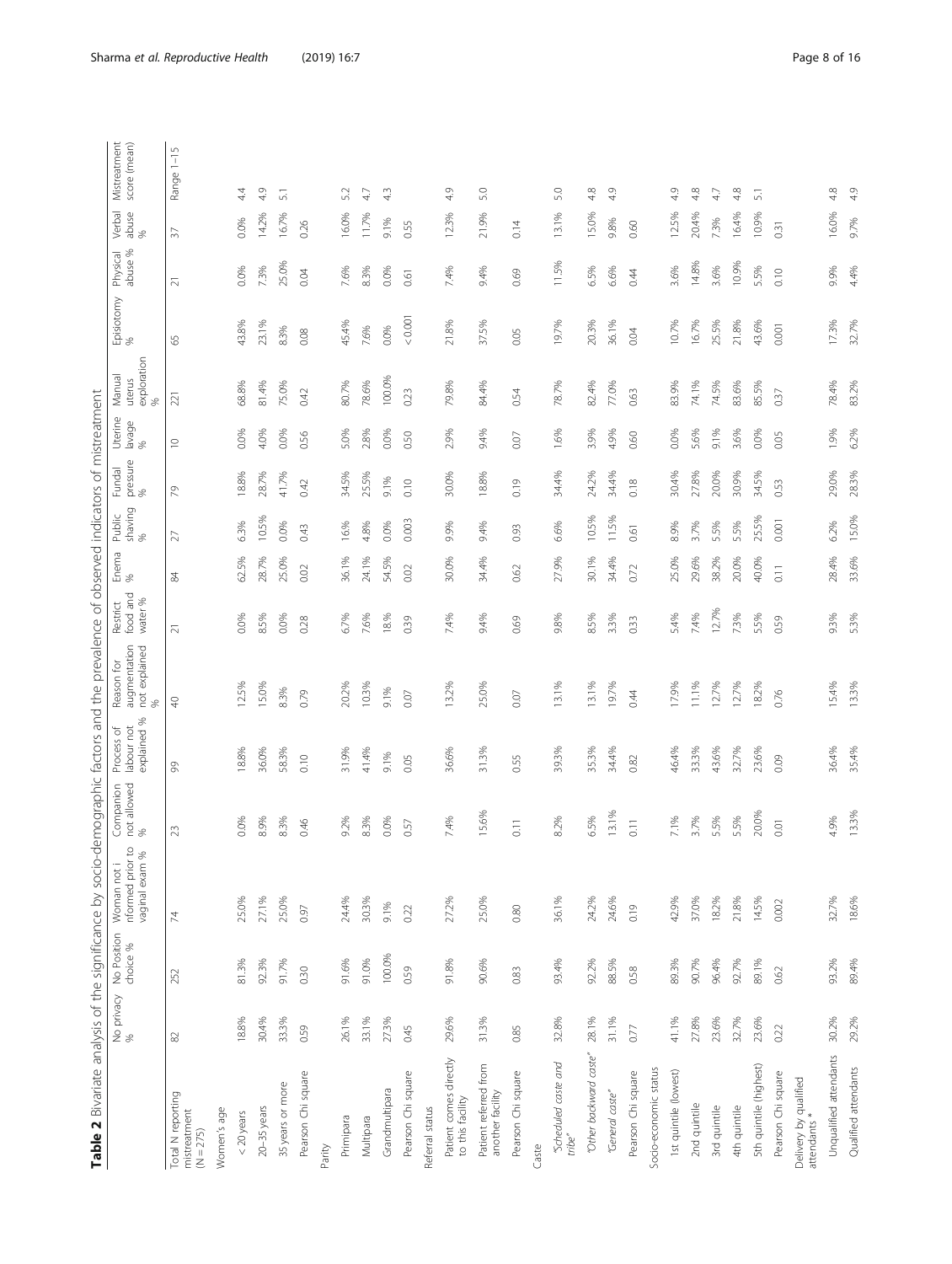| ١<br>١                          |
|---------------------------------|
| p<br>l<br>ĺ                     |
| S                               |
|                                 |
| i<br>١                          |
|                                 |
|                                 |
| ï<br>۱<br>j                     |
| i                               |
| i<br>j                          |
| Ì<br>j                          |
| $\frac{1}{2}$<br>$\frac{1}{2}$  |
| <b>.</b><br>ļ                   |
|                                 |
| J<br>Ó                          |
| j                               |
| ֘֝֕֕                            |
| ś<br>i                          |
| i                               |
|                                 |
| ١                               |
| ļ<br>ì<br>í<br>ì                |
| į<br>j<br>ä                     |
| ì                               |
| I<br>١                          |
| l                               |
| )<br>Ì                          |
| j<br>$\frac{1}{2}$<br>j         |
|                                 |
| j<br>İ                          |
| ١                               |
| j<br>Ï                          |
| I                               |
| j<br>1                          |
| l                               |
| $\zeta$<br>5                    |
| ٣<br>I                          |
| í<br>l<br>١                     |
| Ì<br>Ì                          |
| )<br>)<br>)                     |
| ï                               |
| j                               |
| I                               |
|                                 |
| ī<br>5<br>ì                     |
| Ś<br>֚֬֓<br>$\overline{)}$<br>I |
| i                               |
| i<br>l                          |
| J<br>١<br>į                     |
| l<br>I                          |
| j<br><<br><<br>ί                |
| I<br>i                          |
|                                 |
| Ì                               |
|                                 |
| 1<br>t                          |
| $\frac{1}{2}$                   |
| ١<br>d<br>ī<br>ׇ֠               |
| i                               |
| ţ                               |
| ł<br>$\mathbf{r}$               |
| $\frac{1}{2}$                   |
| j<br>ļ<br>⊻<br>S                |
| r.                              |
| $\ddot{\zeta}$                  |
| 7<br>j<br>$\ddot{\phantom{0}}$  |
| š                               |
| S                               |
|                                 |
|                                 |
|                                 |
| i                               |
|                                 |
|                                 |
|                                 |
|                                 |
| Ξ                               |
| l<br>I                          |

| Table 2 Bivariate analysis of the significance by socio-demographic factors and the prevalence of observed indicators of mistreatment (Continued) |                |                                                |                                                   |                                |                                         |                                                   |                                 |             |                        |                         |                         |                                       |                  |                     |                       |                              |
|---------------------------------------------------------------------------------------------------------------------------------------------------|----------------|------------------------------------------------|---------------------------------------------------|--------------------------------|-----------------------------------------|---------------------------------------------------|---------------------------------|-------------|------------------------|-------------------------|-------------------------|---------------------------------------|------------------|---------------------|-----------------------|------------------------------|
|                                                                                                                                                   | S,             | No privacy No Position Woman not i<br>choice % | $\overline{c}$<br>vaginal exam %<br>nformed prior | not allowed<br>Companion<br>S, | explained %<br>Process of<br>labour not | augmentation<br>not explained<br>Reason for<br>S6 | food and<br>water %<br>Restrict | Enema<br>S, | shaving<br>%<br>Public | pressure<br>%<br>Fundal | Uterine<br>lavage<br>S, | exploration<br>Manual<br>uterus<br>S, | Episiotomy<br>S, | abuse %<br>Physical | abuse<br>Verbal<br>×, | Mistreatment<br>score (mean) |
| Pearson Chi square                                                                                                                                | 0.85           | 0.26                                           | $\overline{0}$                                    | <b>DO</b>                      | 0.86                                    | 0.62                                              | 0.23                            | 0.35        | 0.02                   | 0.90                    | 0.06                    | 0.33                                  | 0.003            | 0.09                | 0.13                  |                              |
| Admission during work hours"                                                                                                                      |                |                                                |                                                   |                                |                                         |                                                   |                                 |             |                        |                         |                         |                                       |                  |                     |                       |                              |
| Within work hours                                                                                                                                 | 31.9%          | 90.9%                                          | 28.0%                                             | 9.1%                           | 36.2%                                   | 15.0%                                             | 7.1%                            | 32.3%       | 10.6%                  | 30.7%                   | 3.9%                    | 80.7%                                 | 24.8%            | 7.9%                | 13.8%                 | 5.0                          |
| Out of hours                                                                                                                                      | 4.8%           | 100.0%                                         | 14.3%                                             | 0.0%                           | 33.3%                                   | 9.5%                                              | 14.3%                           | 9.5%        | 0.0%                   | 4.8%                    | 0.0%                    | 76.2%                                 | 9.5%             | 4.8%                | 9.5%                  | 3.7                          |
| Pearson Chi square                                                                                                                                | $\overline{0}$ | 0.15                                           | 0.18                                              | 0.15                           | 0.79                                    | 0.50                                              | 0.23                            | 0.03        | 0.12                   | $\overline{5}$          | 0.35                    | 0.62                                  | $\overline{0}$ . | 0.61                | 0.58                  |                              |
| Admission during weekends?                                                                                                                        |                |                                                |                                                   |                                |                                         |                                                   |                                 |             |                        |                         |                         |                                       |                  |                     |                       |                              |
| Admission during<br>weekdays                                                                                                                      | 30.8%          | 90.0%                                          | 23.7%                                             | 10.0%                          | 32.7%                                   | 14.2%                                             | 7.1%                            | 34.6%       | 11.%                   | 29.4%                   | 4.7%                    | 82.0%                                 | 26.5%            | 8.5%                | 14.7%                 | 5.0                          |
| Admission during<br>weekends.                                                                                                                     | 26.6%          | 96.9%                                          | 37.5%                                             | 3.1%                           | 46.9%                                   | 15.6%                                             | 9.4%                            | 17.2%       | 4.7%                   | 26.6%                   | 0.0%                    | 75.0%                                 | 14.1%            | 4.7%                | 9.4%                  | 4.6                          |
| Pearson Chi square                                                                                                                                | 0.52           | 0.08                                           | 0.03                                              | 0.08                           | 0.04                                    | 0.78                                              | 0.55                            | 0.01        | 0.12                   | 0.66                    | 0.08                    | 0.22                                  | 0.04             | 0.31                | 0.28                  |                              |
| Sector                                                                                                                                            |                |                                                |                                                   |                                |                                         |                                                   |                                 |             |                        |                         |                         |                                       |                  |                     |                       |                              |
| Public sector                                                                                                                                     | 35.5%          | 91.0%                                          | 30.8%                                             | 6.2%                           | 38.9%                                   | 14.7%                                             | 7.1%                            | 28.9%       | 6.2%                   | 31.3%                   | 2.8%                    | 78.2%                                 | 21.8%            | 9.5%                | 15.2%                 | 4.9                          |
| Private sector                                                                                                                                    | 10.9%          | 93.8%                                          | 14.1%                                             | 15.6%                          | 26.6%                                   | 14.1%                                             | 9.4%                            | 35.9%       | 21.%                   | 20.3%                   | 6.3%                    | 87.5%                                 | 29.7%            | 1.6%                | 7.8%                  | 47                           |
| Pearson Chi square                                                                                                                                | $< 0.01$       | 0.49                                           | 0.01                                              | 0.02                           | 0.07                                    | 0.90                                              | 0.55                            | 0.29        | 0.01                   | 0.09                    | 0.20                    | 0.10                                  | 0.19             | 0.04                | 0.13                  |                              |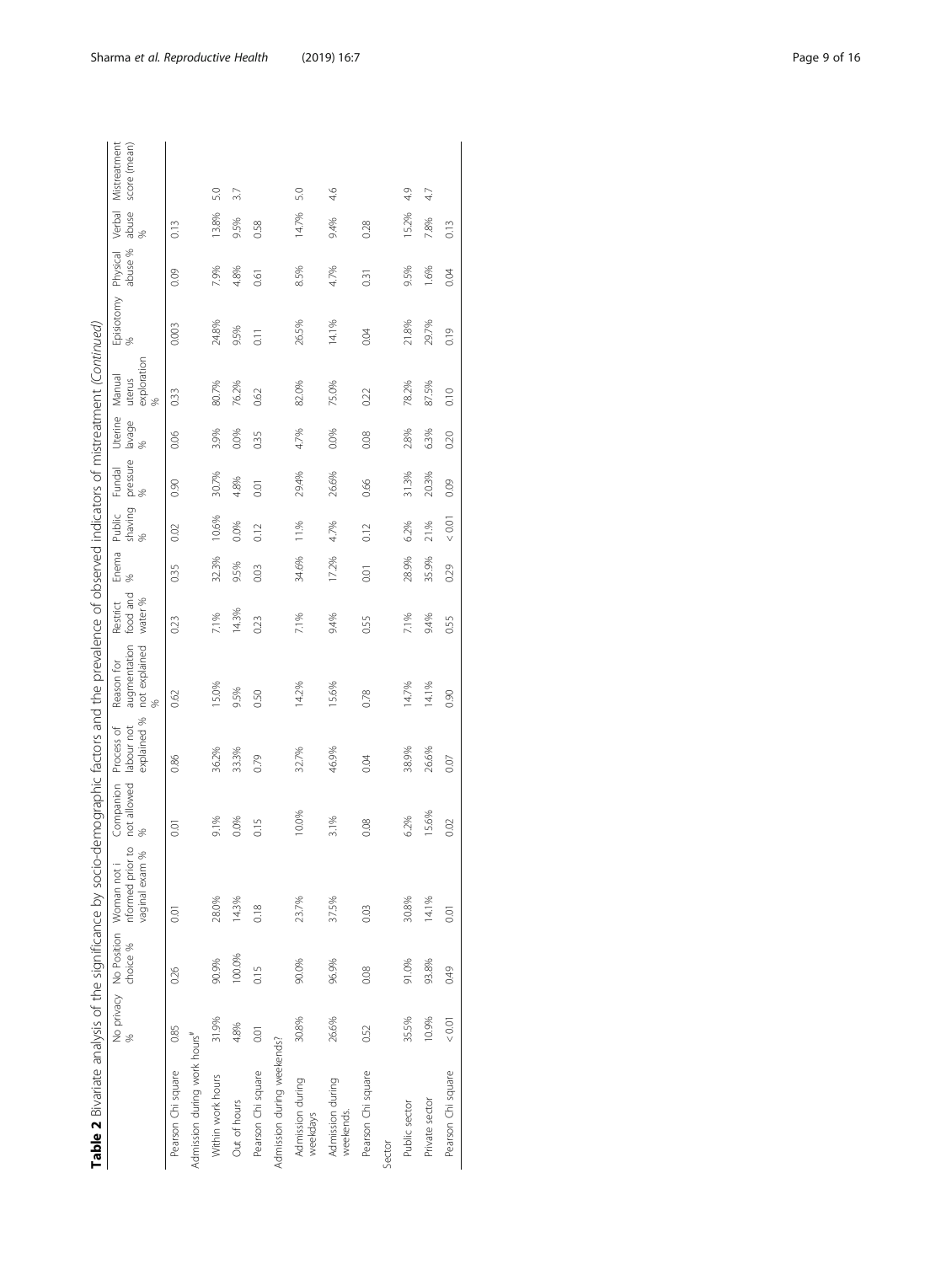| Categories              | <b>Themes</b>                                                           | Composition                                                                                                                                                                                                                                                                                                                                                                                       |
|-------------------------|-------------------------------------------------------------------------|---------------------------------------------------------------------------------------------------------------------------------------------------------------------------------------------------------------------------------------------------------------------------------------------------------------------------------------------------------------------------------------------------|
| 1. Over-treatment       | a) Extreme fundal pressure                                              | Occurs frequently and help often sought from others present                                                                                                                                                                                                                                                                                                                                       |
|                         | b) Routine episiotomy                                                   | Occurs frequently and often conducted without any analgesia.                                                                                                                                                                                                                                                                                                                                      |
| 2. Under-treatment      | c) Deficiencies in Infection prevention<br>by individual health workers | Using dirty clothes to clean the perineal and vaginal areas, unhygienic care<br>procedures, conducting unnecessary procedures without proper infection<br>prevention measures and using unsterile gloves and equipment.                                                                                                                                                                           |
|                         | d) Unqualified birth attendants                                         | Chronic staff shortages mean that unqualified health workers are often<br>involved providing maternity care services.                                                                                                                                                                                                                                                                             |
|                         | e) Health facility environmental<br>hygiene                             | Limited adherence to infection management protocols, no facilities for hand<br>washing, no use of antiseptics, non-availability of protective gear, inadequate<br>sterilisation of equipment's, aprons or facemasks, no waste disposal systems<br>and stray animals such as dogs and cows in premises.                                                                                            |
| 3. Disrespect and abuse | f) Physical violence and verbal<br>abuse                                | Health workers are often anxious and sometimes use physical violence and verbal<br>abuse. Physical abuse ranged from slapping the pregnant woman, to hitting and<br>pinching her thighs or restraining forcefully. Verbal abuse ranged from talking<br>down to the pregnant woman, using foul language and threatening women<br>with caesarean sections, if they did not stop shouting or crying. |
|                         | g) Informal payments                                                    | Frequent in public sector maternity facilities. These range from Rupees 200-2000,<br>equivalent £2.4 to £24                                                                                                                                                                                                                                                                                       |

<span id="page-9-0"></span>Table 3 Themes and their composition- clinical observations of labour and childbirth at maternity facilities

then continued with the suturing. Manual exploration of the placenta was also done to check whether anything was left inside" (Clinical observation in a community health centre of a 28-year-old multiparous woman).

"Here, gloves are taken out from the powder. I don't know if they use autoclaves. They did not inform me. They just wash instruments with water only. Mostly they dip instruments in warm water, but the blood stains are still there. Cheatle forceps are available but they do not keep it properly." (Clinical observation at a district hospital in a 30-year-old grand multiparous woman).

### d) Health facility environmental hygiene:

The wider facility environment and hospital infection prevention and control measures were also noted as a serious concern in many of the observers' comments. This theme captures issues beyond the control of the individual health workers such as those at the institutional level, and has been conceptualised as under-treatment, which constitutes mistreatment of women, since it is unethical to allow women to deliver in such unhygienic conditions. Observers' comments frequently describe limited adherence to infection management protocols at facilities, no facilities for hand washing, no use of antiseptics, non-availability of protective gear, inadequate sterilisation of equipment's, aprons or facemasks. Systems for segregation of wastes (used injection vials, sharp instruments or wastes such as placenta, other fluids) such as colour-coded bins were non-functional. A frequent finding was that stray animals such as dogs and cows roamed throughout the facility compound and often took shelter in the wards or labour rooms. Clean towels and sterile pads were frequently not available at hospitals; instead, women's old clothes such as old saris were used to wipe the woman and newborn after childbirth. Suction machines and radiant warmers, even when available, were often found to be unused and dirty. Beds sheets were not changed regularly and multiple women were observed giving birth in the same bed. The quotes below illustrate some examples of comments recorded under this theme.

"Instruments here are neither washed properly nor placed in the autoclave. They clean it with water and use them again. Doctor, nurse, ayah - none of them take care of anything. There is no water available in the bathroom. No one cleans the bed after delivery for next patient. Another woman was asked to lay over the same bed where there was blood from the previous delivery." (Clinical observation at a Community health centre of a 25-year-old multiparous woman).

"The hospital is private but it doesn't look like one other private hospitals. Repeated deliveries are conducted without even cleaning the bed properly. In the labour room, the staff chew and spit tobacco and there are stains everywhere. There is a large focus light in the labour room which is covered with dust. There are mice in the labour room. They never use the autoclave machine although it is available." (Clinical observation at a private hospital of 27-year-old multiparous woman.)

#### e) Unqualified birth attendants:

Quantitative data indicate that 59% of all births were attended by unqualified personnel, more frequently in the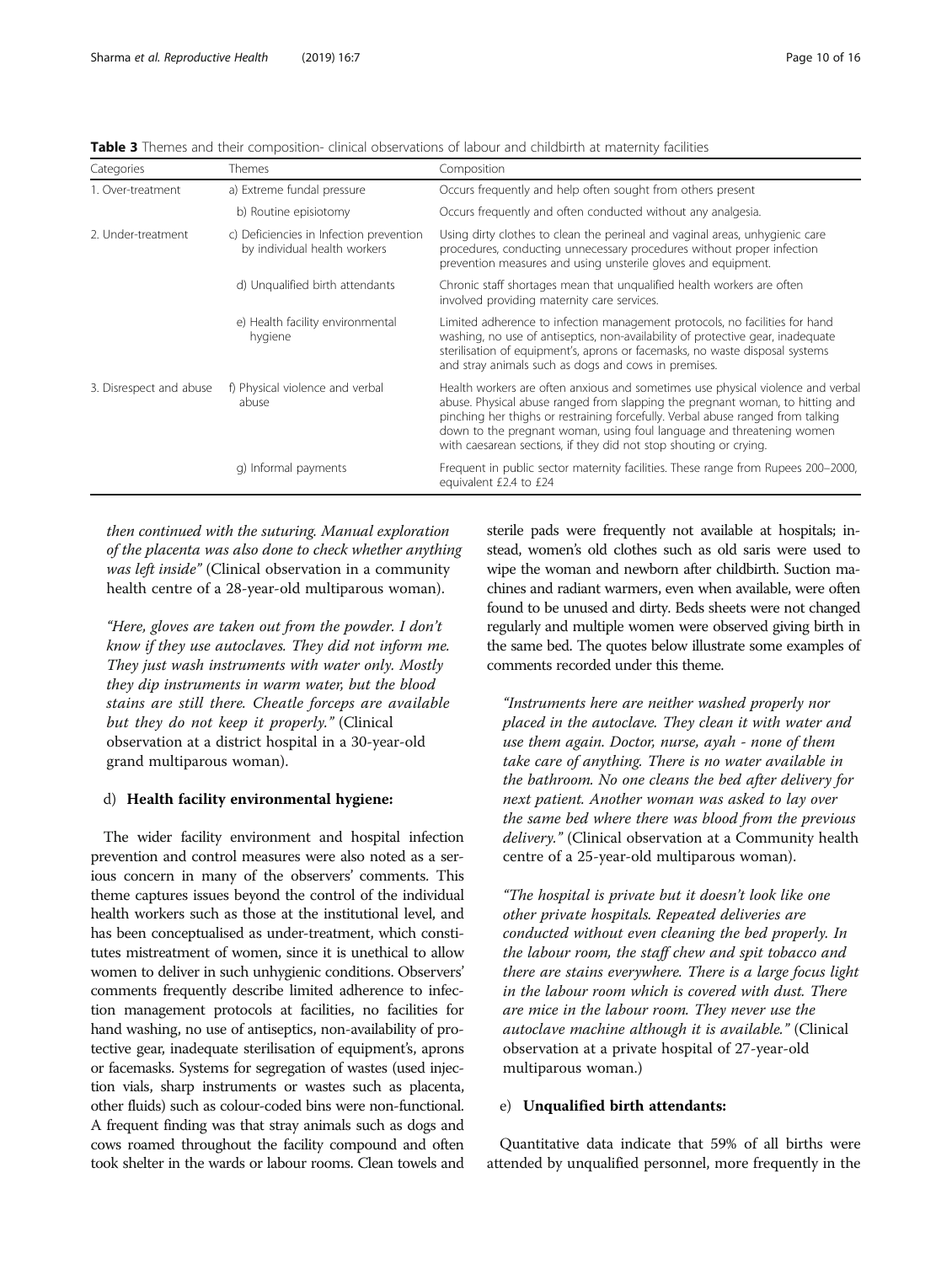public (64%) than the private (41%) sector ( $p = 0.001$ ). We conceptualised the use of unqualified personnel as under-treatment because it is unethical for women to received care from unqualified personnel at institutions. Our findings indicate that given the chronic staff shortages, the role of unqualified personnel seems important and established in the provision of care during labour and childbirth. The sweeper, traditional birth attendant (dai) and the ayah (helper) tend to be involved in supporting work in the labour room such as bringing instruments or delivery trays when the delivery is imminent. They are often also involved in conducting the deliveries when the doctors and nurses are not available or do not attend normal deliveries. The quotes below highlight some examples from field notes.

"After examining the pregnant woman, the nurse asked if any dai had checked her as well. Dais are routinely involved in providing care at this facility. I did not observe any doctors during my shift" (Clinical observation at a community health centre of a 25 year-old multiparous woman).

"Nurses of this private hospital are not trained. They are studying now and are working based on some experience." (Clinical observation in a private hospital of a 26-year-old primiparous woman).

#### 3. Disrespect and abuse

#### f) Physical violence and verbal abuse

Physical violence and verbal abuse were a common theme in observer's comments. From the quantitative data, the prevalence of physical abuse was 7.6%; and more frequent in the public sector than the private sector  $(p =$ 0.04) and greater amongst women above 35 years of age  $(p = 0.04)$ . Although, verbal abuse was also more prevalent in the public sector (15%) than in the private sector (8%), this was not statistically significant ( $p = 0.13$ ). The descriptions of physical violence in the open-ended comments ranged from slapping the pregnant woman to hitting and pinching her thighs while she was bearing down. Slapping often occurred while fundal pressure was being applied. Verbal abuse ranged from talking down to the pregnant woman, using foul language and threatening women with caesarean sections, if they did not stop shouting or crying. In most instances, field-researchers noted that staff appeared anxious at the time of the birth and often used physical violence (such as slapping, forcing woman to bear down or restraining the woman) during the birthing process. There were no instances recorded in the field notes where pregnant woman or their companions stood up to mistreatment or abuse by health workers. The quotes below illustrate physical violence, verbal abuse and mistreatment of pregnant woman encountered during clinical observations.

"The nurse said, when you are with your husbands, you don't shout but you are shouting now. You will come again with another baby soon!" (Clinical observation at a district hospital of a 27-year-old multiparous woman.)

"The nurse was badly scolding the pregnant woman. The women appeared restless and was screaming and shouting. The nurse threatened her and said that if she continues to scream, she would operate on her." (Clinical observation at a district hospital in a 25 year-old primiparous woman)

#### g) Informal payments:

The practice of maternity care personnel asking for informal payments at public sector facilities was the most common theme identified from the observers' comments and is a form of disrespect and abuse. However, quantitative data capturing this phenomenon were not captured during clinical observations. Observers' comments indicate that in most instances, maternity care personnel demanded money from families for doing activities that are a part of their job description such as drying and wrapping the newborn, weighing the newborn, cleaning blood spills on the delivery bed or labour room floor and cleaning up. Often in public-sector hospitals, maternity care personnel demanded money from clients and their families to cover their costs, as they were contractual staff, allegedly, without a regular monthly income source. In some instances, informal payments were also given to health workers as gratuity payments given to express happiness at the birth of newborn.

Field notes also indicate that there is an understanding between the maternity care personnel and community health worker such as ASHAs who often act as the intermediary between the clients and health workers, facilitating the exchange of such payments. In addition, in most observations, families were asked to purchase drugs and commodities such as gloves, baby towels, medicines, delivery kits from outside, although, in principle these items should be provided free of cost at health facilities under the JSY scheme. There were also a few cases where observers documented that newborns were withheld from families until providers received payments from families. If the providers did not receive money, women were more likely to be mistreated during their hospital stay. The amount of informal payments varied between Rupees 200–2000, equivalent £2.4 to £24. The quotes below illustrate some examples of the practices of informal payments at maternity facilities.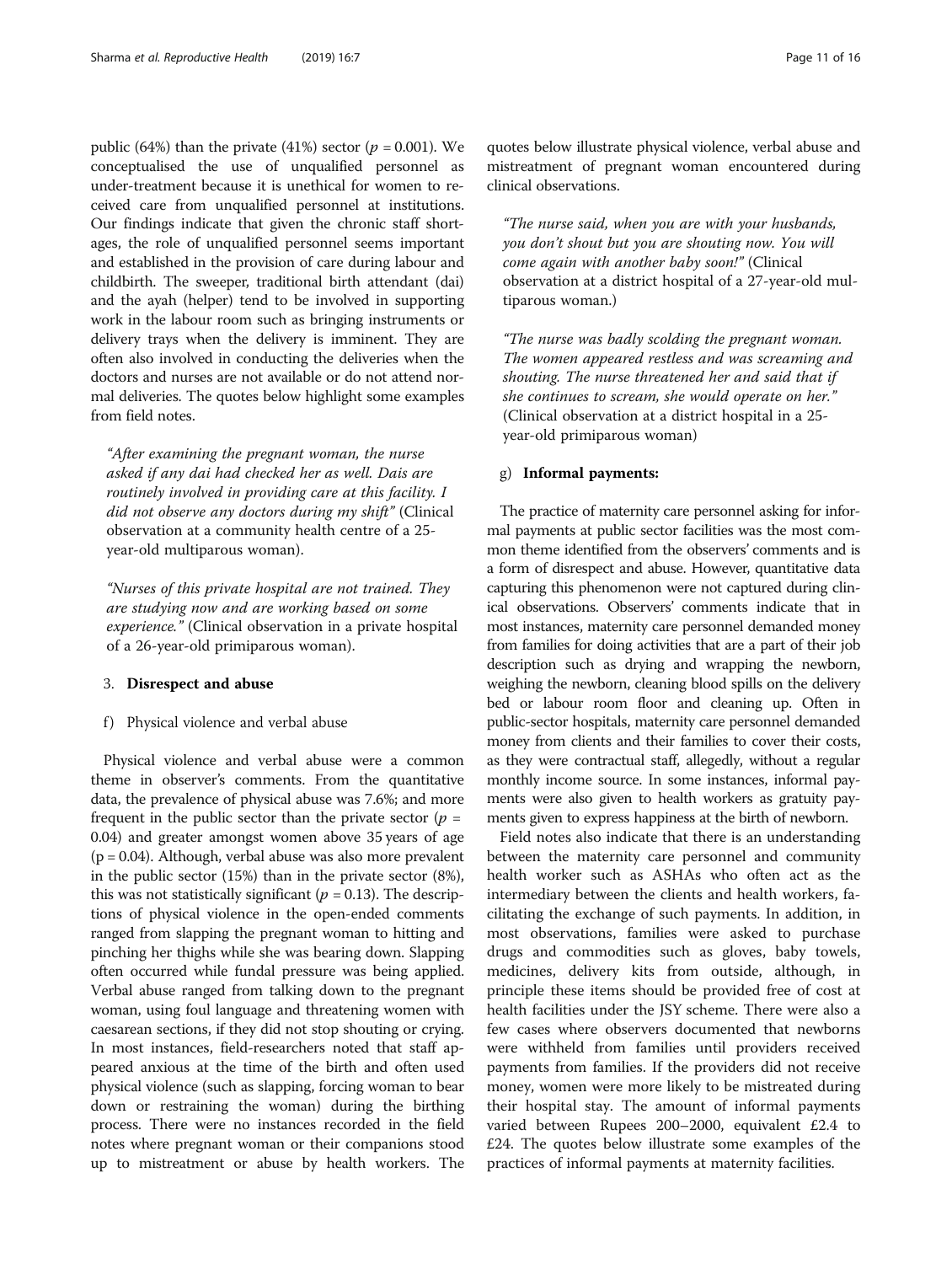The junior nurses ask for money in this hospital. They  $say - "Give me Rs. 2000. We have performed the delivery$ so well. If we had not done that the child would have died inside, you. I will take half of the money and will give the rest to madam." (Clinical observation at a district hospital of a 22-year-old multiparous woman).

"Nurse was fighting for money. She conducted delivery only after receiving money. Family members are asked to bring clothes for cleaning mother and child. Money for gloves is also taken from family members." (Clinical observation at a community health centre of a 23 year-old primiparous woman.)

## **Discussion**

This study explored the nature and context of mistreatment amongst women attending public and private sector maternity facilities in Uttar Pradesh. All women in the study encountered at least one indicator of mistreatment. Our estimates are similar to another cross-sectional study from a teaching hospital in south-eastern Nigeria where 98% of women reported some kind of mistreatment during childbirth [\[42\]](#page-15-0). Similarly, another cross-sectional study in Ethiopia also found a high prevalence of mistreatment where 100% of women that went to a teaching hospital and 89.4% that went to peripheral health centres encountered some form of mistreatment [[43\]](#page-15-0). The prevalence of mistreatment reported across studies varies depending on how mistreatment is conceptualised and measured [[11\]](#page-14-0). A recent cross-sectional study from Uttar Pradesh, India reported that 57% of urban slum-resident women reported some form of perceived mistreatment during childbirth [[44](#page-15-0)]. In Tanzania, researchers found 19% perceived mistreatment amongst a sample of women while using hospital-exit interviews and up to 28% mistreatment amongst the same women followed-up at home which they attribute to courtesy bias in the exit interviews [\[45\]](#page-15-0). However, unlike in our study, both of these studies measured perceived mistreatment rather than direct observations of labour and childbirth.

We found that total mistreatment scores were higher amongst women attending district hospitals (6.14), women above than 35 years of age (5.1), primiparous (5.2), those that were referred from another facility (5.0), amongst women belonging to the "scheduled caste and tribe" (5.0), those in the fifth (richest) wealth quintile (5.1), and amongst cases admitted during work-hours (5.0) on weekdays (5.0) in the public sector (4.9). The cross-sectional study from urban slums in Uttar Pradesh, mentioned earlier also found that wealthier women, migrant women and women from lower castes reported higher levels of disrespect and abuse [[44](#page-15-0)]. The importance of caste is well documented in India with many studies reporting inferior care and discrimination against women belonging to these so-called scheduled castes [[44,](#page-15-0) [46](#page-15-0)–[48\]](#page-15-0). Researchers have suggested that since these women are less empowered, health workers are more likely to think that they can get away with mistreatment of these women [[44\]](#page-15-0).

We found that not offering woman a choice of birthing position (92%) and manual exploration of the uterus after delivery (80%) were particularly high at facilities in both sectors. There is evidence from a systematic review supporting the benefits of delivering in alternative positions compared to supine positions for normal births such as shorter labour duration, fewer episiotomies and fewer second-degree tears [\[49](#page-15-0)]. Manual exploration of the uterus is an important risk factor for puerperal sepsis and shock [[50](#page-15-0)] and should be avoided unless indicated and constitutes overtreatment which is form of mistreatment. Further, it is essential to provide all women with adequate information and obtain an informed consent prior to any invasive clinical procedure such a vaginal examination [\[50\]](#page-15-0).

We found that the public sector performed worse than the private sector for not ensuring privacy of the labouring women ( $p = < 0.001$ ), not informing women prior to a vaginal examination ( $p = 0.01$ ) and for physical violence (shout, hit or pinch) towards the labouring woman ( $p = 0.04$ ). There could be many reasons for poor performance of the public sector such as inadequate infrastructure, high-workloads, poor communication skills and normalisation of disrespect and abuse in actual practice. During fieldwork, we noted that public sector facilities were crowded and that maternity care personnel worked in challenging environments often without basic amenities, limited incentives and these environments were not conducive to practice evidence based maternity care.

On the other hand, the private sector was found to perform worse than the public sector for not allowing birth companions to accompany the labouring woman ( $p =$ 0.02) and for perineal shaving ( $p = < 0.001$ ). This could perhaps be due to existing institutional polices in private hospital labour rooms which do not allow birth companions. A recent Cochrane review found that that continuous support from a chosen family member or a friend increased women's satisfaction with their childbearing experience [\[51\]](#page-15-0). Although, performed with the belief that perineal shaving reduces the risk of infection, a systematic review has found no associated clinical benefits of shaving [[52](#page-15-0)]. Perineal shaving is also recommended-against in the Indian skilled birth attendance training materials [[53](#page-15-0)], which suggests that, perhaps, private sector health workers may not have received these trainings or that quality of such trainings is poor. It is also possible that perineal shaving is done more frequently in the private sector as a way of demonstrating that they provide better value for money.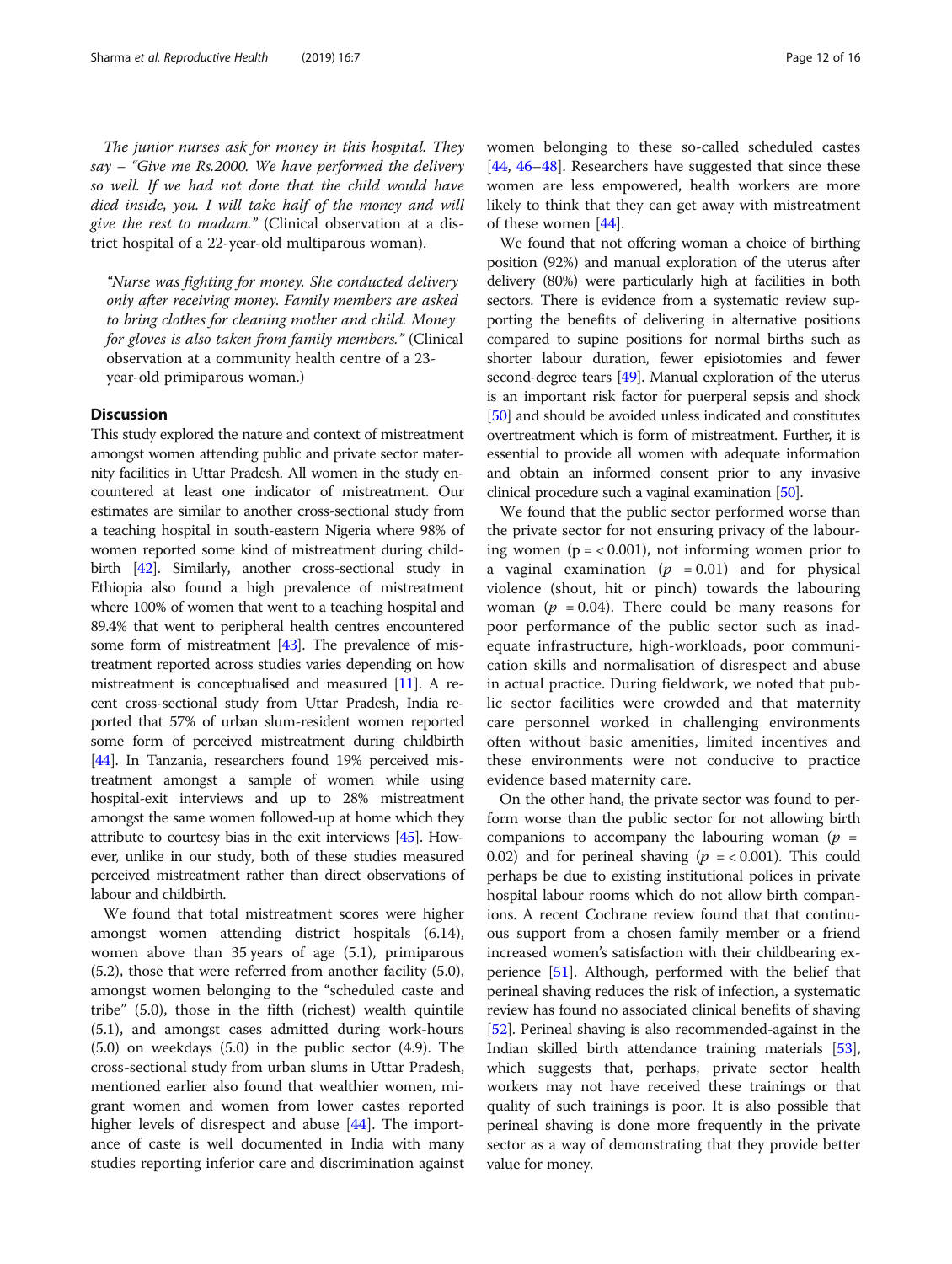We also found some interesting associations between women's socio demographic characteristics and the prevalence of specific indicators of mistreatment. Caste was only associated with episiotomy and women in the so-called "general caste" were found to have greater proportions of routine episiotomies ( $p = 0.04$ ) perhaps because they used public sector facilities more often. Women in the first quintile (poorest) were least likely to be informed prior to a vaginal exam ( $p = 0.002$ ) which suggests discriminatory care based on wealth status [\[47](#page-15-0)]. However, women in the highest wealth quintile (richest) were more frequently unaccompanied by a birth companions ( $p = 0.01$ ), had higher rates of perineal shaving  $(p = 0.001)$  and episiotomy  $(p = 0.001)$  which could perhaps reflect greater use of the private sector and consequent overtreatment of women that attend private sector facilities.

Mistreatment was found to be higher amongst women > 35 years perhaps because they had higher rates of physical abuse ( $p = 0.04$ ) compared to women in other age groups. Primiparas also received higher mistreatment scores because they had higher rates of episiotomies ( $p <$ 0.001) and pubic shaving ( $p = 0.003$ ) compared to women with higher parity. Women in the fifth wealth quintile (highest) also received higher mistreatment scores compared to other women because they had higher rates of episiotomies ( $p = 0.001$ ), pubic shaving ( $p = 0.001$ ) and were not allowed birth companions ( $p = 0.01$ ), probably a reflection of where they went for labour.

Overall mistreatment scores were marginally higher for qualified attendants (4.9) compared to unqualified attendants (4.8). However, the prevalence of mistreatment is different depending on the on the type of provider. Unqualified attendants had higher rates of not informing women prior to a vaginal exam  $(p =$ 0.01) whereas qualified attendants were more likely to work in settings that did not allow birth companions  $(p = 0.01)$ , and routinely performed enemas  $(0.001)$ and episiotomies ( $p = 0.001$ ).

The Indian government recommends provision of maternity services by appropriately trained and qualified skilled birth attendants at health facilities. However, given the various context specific challenges in Uttar Pradesh, the prospect of all deliveries being cared for by qualified personnel at health facilities remains an important challenge. Therefore, it is important for policymakers to issue clear and comprehensive guidance on the role of unqualified providers at maternity facilities. Women that go to institutions for maternity care have a right to expect care from qualified personnel irrespective of whether it is the public or private sector. It is the duty of the government to protect those rights and design robust monitoring mechanisms to ensure that that unqualified personnel are not involved in provision of services.

Mistreatment was seen to coexist with limited adherence to evidence-based practices in this setting [[27\]](#page-15-0). Saini et al. (2017) suggest that the primary drivers for poor care arise out of inequalities of information, wealth, and power [\[21\]](#page-14-0). In this context, we suggest that the drivers for mistreatment include resource-constraints, shortages of health workers, limited incentives, weak mentorship and supervision, restrictive institutional policies, lack of up-to-date knowledge, socio-economic factors and unequal power dynamics between health workers and pregnant women [[45,](#page-15-0) [54](#page-15-0)–[57](#page-15-0)]. Some researchers have also articulated that long-standing patterns of poor work-conditions, resource-scarcity, low-skills or overburdened health workers at facilities and limited choice for clients leads to poor QoC [[16](#page-14-0)]. In addition, health workers may often not be aware of rights-based approaches or unable to provide high quality care despite their best intentions due to inherent organizational and work- environment related constraints, which are particularly relevant in this setting. Previous research has uncovered that there is a serious shortage of health workers in Uttar Pradesh. In fact, data from the National Sample survey (2011–2012) estimated that the density of doctors, nurses and midwives in Uttar Pradesh of 7.8 per 10,000 population was significantly below the WHO benchmark of 22.8 workers per 10,000 population [\[58\]](#page-15-0).

While defining and measuring mistreatment, the concept of intentionality complicates measurement efforts. For example, some practices, such as fundal pressure or routine episiotomy are not evidence based and can be harmful [\[24,](#page-14-0) [50](#page-15-0)], but often health workers have been trained to do these things and think they are for the woman's benefit. Are these indicators of mistreatment or of poor quality of care? Although, health workers may have been taught to use these interventions in the past, these harmful interventions are no longer recommended. Therefore, further conceptual clarity on the boundaries between mistreatment and poor quality of care is needed.

Another important finding of this study captured through observer's comments was informal payments. Upon reflection, our QoC assessment tool should have specifically captured detailed information on informal payments. Informal payments can range from gratuity payments from appreciative patients, payments to jump the queue, receive better or additional care, to obtain drugs and commodities, or simply to receive any care at all [[59](#page-15-0)]. Informal payments are considered to be inequitable and constitute institutionalised bribery, which may hamper the entire health system [\[59](#page-15-0), [60](#page-15-0)]. Further, they tend to be prevalent in settings where health systems are under-funded, supervisory mechanisms are weak; where women are not empowered or not aware of their rights, and where providers are unlikely to face disciplinary action for their behaviours [[59\]](#page-15-0).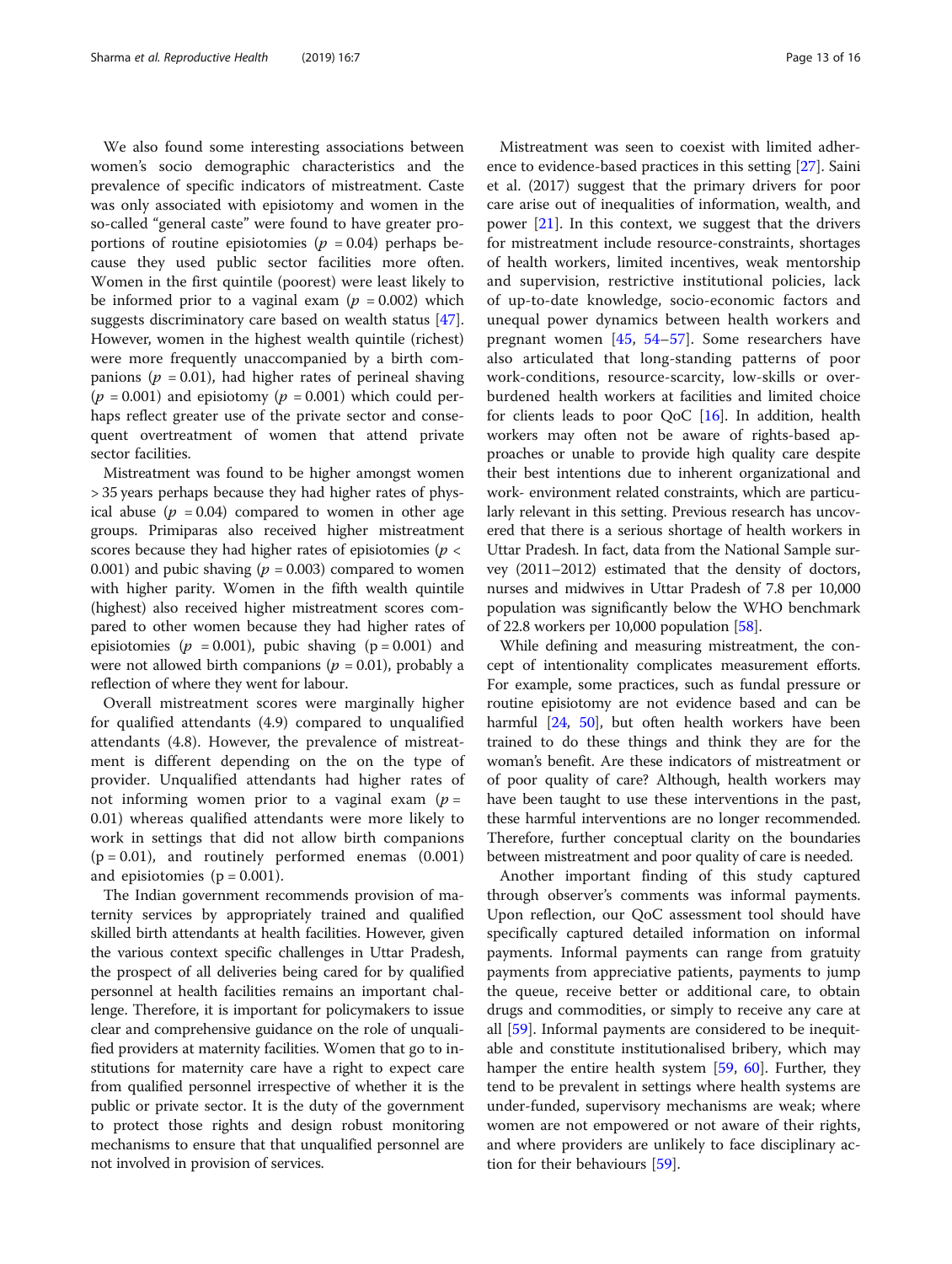In summary, the literature suggests that mistreatment during labour and childbirth may be the result of many factors such as unfavourable institutional policies, resource and infrastructural constraints, socio-cultural factors, power differences between health workers and clients, limited knowledge and skills of health workers [[6](#page-14-0), [11](#page-14-0), [56](#page-15-0), [57](#page-15-0)]. We argue that non-adherence to clinical protocols such as through under treatment or overtreatment also constitute mistreatment of women at maternity facilities. An important question that emerges from our study is whether it is ethical to allow women to deliver in conditions where basic standards of evidence-based care, cleanliness, hygiene, dignity and equity are not met? The three districts where this study was conducted are not a part of the high priority districts of the Government of India. Therefore, it would be useful to conduct a similar study in high priority districts in Uttar Pradesh.

We demonstrated that mistreatment of women often occurs because of over-treatment and under-treatment which constitute a failures to adhere to professional standards of care [\[11\]](#page-14-0). Over-treatment and under-treatment should be considered in the global discourse on disrespect and abuse, as they are also a violation of human rights and constitute poor quality of care at maternity facilities. It is possible that some practices such as those related to individual health worker's deficiencies in knowledge or skills are perhaps easier to change compared to long-standing socio-cultural factors that may give rise to mistreatment. Ultimately, mistreatment occurs, at least in part, because governments have not committed to or invested in participatory accountability mechanisms like social audits, community scorecards and others, which ensure that women's experiences and perceptions of care are addressed and that respectful maternity care standards are followed [[19](#page-14-0)]. This is one of the key recommendations emerging from this work.

## Limitations

This study used data from an observational study designed to capture descriptive information on elements of QoC for normal labour and childbirth. The study was not specifically powered to measure and explain mistreatment as a separate category of poor quality of care. Fieldworkers used open-ended comments to capture information that was contextually important or events that were particularly striking to them. Therefore, it is likely that the comments perhaps captured the more extreme events rather than routine care processes. There may also have been an observer bias, for example: comments recorded by observers perhaps reflects their own professional experiences, training and knowledge of respectful care practices. During fieldwork, we also noted that younger observers were more likely to take down detailed notes compared to the older observers, who were

more experienced, and perhaps, more inclined to accept mistreatment as a normal occurrence. Our sample of private sector facilities was also limited by the fact that we had no official sampling frame for the private sector facilities in the study districts and that 13 private facilities refused to participate in the study. It is possible that the QoC of participating private sector facilities was different from other private facilities that were either not sampled or those that refused to participate. We have previously shown that any Hawthorne effect was negligible in this study since the aggregate quality scores for individual observers did not change depending on the order of observations [\[27](#page-15-0)]. Unfortunately, we do not have detailed information on pre or in-service trainings received by health workers at maternity facilities so we cannot draw firm conclusions on whether mistreatment arises due to individuals' failure to change or due to inappropriate training opportunities. Although, we recognise that some indicators of mistreatment are of a much more serious than others, there were limitations in terms of assigning weights to these different indicators. While there are methods to assign intervention specific weights to different elements of quality of care such as Delphi techniques, consensus panels and nominal group processes, all of these methods have their own limitations including selection bias, poor validity and reliability.

The mixed methods approach taken to triangulate our findings, data collection round-the-clock on all seven days of the week, and the use of clinical practice observations are key strengths of this study.

## Conclusions

Mistreatment is common in both private and public sectors, albeit of different types. Efforts to expand institutional births in Uttar Pradesh and other high maternal and perinatal mortality settings would benefit from strengthening the quality of maternity care in both sectors so that evidence-based maternity care is provided, and positive births experiences are ensured. There are at least five specific recommendations emerging from this work. First, there needs to be a systematic and context-specific effort to measure mistreatment in high burden states in India in both public and private sectors. Second, a training initiative to orient all maternity care personnel to the principles of respectful maternity care would be useful. Third, systems to promote accountability for the application of respectful, woman-centred, maternity care pathways are needed. Fourth, participatory community and health system interventions need to be designed to articulate norms, standards of care and support the implementation of respectful maternity care standards. Lastly, we note that there needs to be a long-term, sustained investment in health systems so that supportive and enabling work-environments are available to front- line health workers.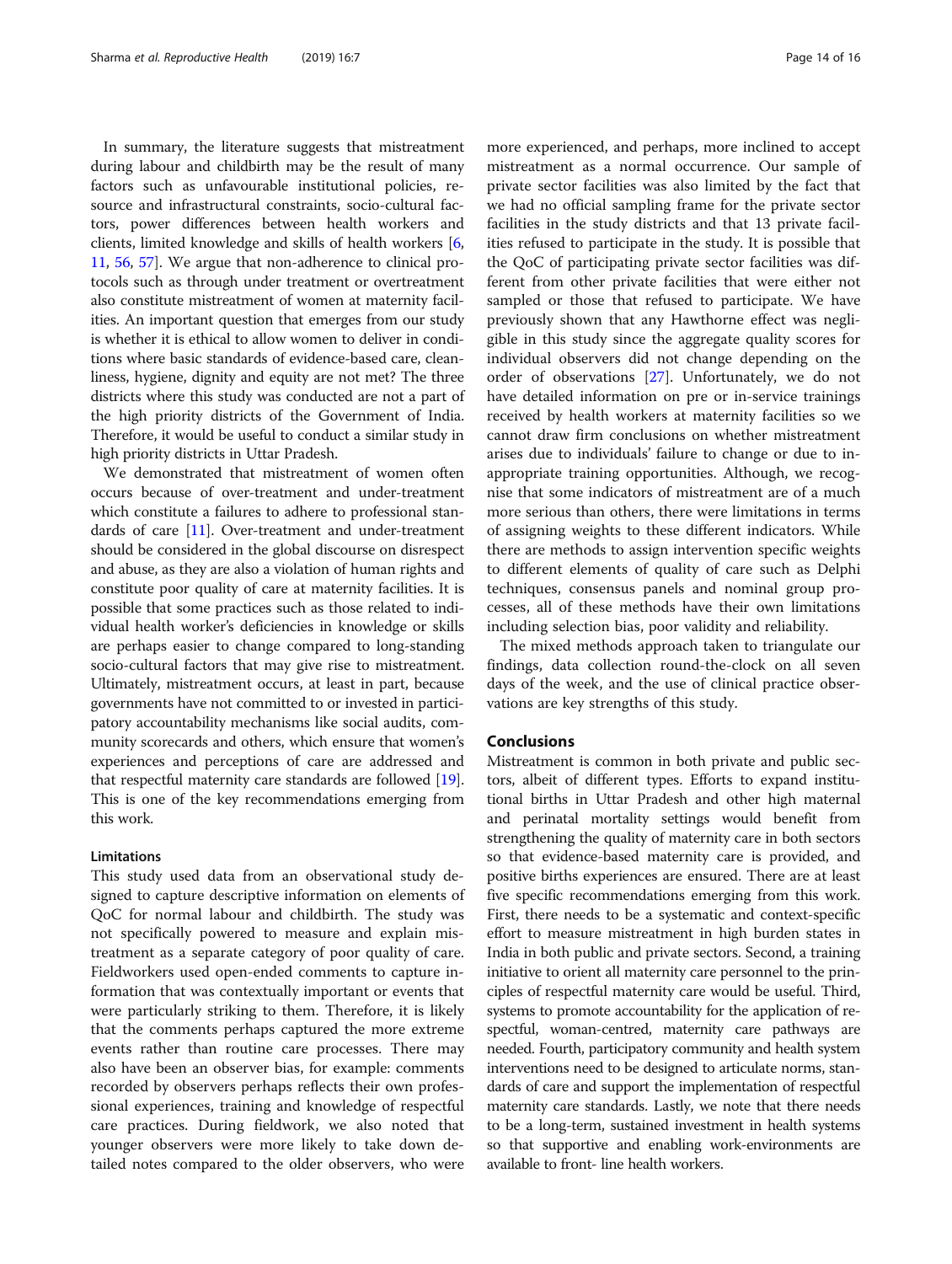#### <span id="page-14-0"></span>Abbreviations

ASHA: Accredited Social Health Activists; HMIS: Health Management Information systems; INR: Indian Rupees; JSY: Janani Suraksha Yojana; LMICs: Low- and Middle-income countries; LSHTM : London School of Hygiene and Tropical medicine; PHS: Public Healthcare Society; QoC: Quality of Care; UP: Uttar Pradesh; WHO: World Health Organization

#### Acknowledgments

We thank the women, their families and health providers for participating in the study. We acknowledge the dedicated work of the data collection team at Sambodhi Research and Communications, and the assistance provided by Pathfinder International and World Health Partners in Uttar Pradesh, India. We would also like to thank Dr. Timothy Powell-Jackson at LSHTM for his inputs in finalising this manuscript.

#### Availability of data and material

The datasets analysed during/ from the current study is available from the corresponding author on request.

#### Author contributions

Conceived and designed the experiment: GS, and VF. Lead data collection: GS and KH. Translated the field notes: KH, GS. Analysed the data: GS and LPK. Provided guidance on data analysis: VF; GS wrote the first and second drafts of the manuscript and VF, LPK, KH reviewed the manuscript and provided critical inputs. All authors have reviewed and approved the final version for publication.

#### Funding

The activities in this manuscript were supported by funding from MSD, through its MSD for Mothers program. MSD had no role in the design, collection, analysis, and interpretation of data, in writing of the manuscript, or in the decision to submit the manuscript for publication. The content of this manuscript is solely the responsibility of the authors and does not represent the official views of MSD. MSD for Mothers is an initiative of Merck & Co., Inc., Kenilworth, N.J., U.S.A.

#### Competing interest

The authors declare that they have no competing interests.

#### Ethics approval and consent to participate

Ethical approval was obtained from the Public Healthcare Society (PHS) Ethics Review Board in India and the London School of Hygiene & Tropical Medicine in the UK (LSHTM Ethics Ref: 8610). The study design has also received government clearance from the National Health Mission in Uttar Pradesh.

#### Consent for publication

Informed consent was obtained from all participants.

#### Publisher's Note

Springer Nature remains neutral with regard to jurisdictional claims in published maps and institutional affiliations.

#### Author details

<sup>1</sup>Department of Infectious Disease Epidemiology, London School of Hygiene & Tropical Medicine, London WC 1E 7HT, UK. <sup>2</sup> Deputy Manager-Research, Sambodhi Research and Communications, O-2, Lajpat Nagar-II, New Delhi 110024, India.

#### Received: 6 September 2017 Accepted: 9 January 2019 Published online: 23 January 2019

#### References

Alkema L, Chou D, Hogan D, Zhang S, Moller AB, Gemmill A, Fat DM, Boerma T, Temmerman M, Mathers C et al: Global, regional, and national levels and trends in maternal mortality between 1990 And 2015, with scenario-based projections to 2030: a systematic analysis by the UN maternal mortality estimation inter-agency group. Lancet (London, England) 2016, 387(10017):462–474.

- 2. Ng M, Misra A, Diwan V, Agnani M, Levin-Rector A, De Costa A. An assessment of the impact of the JSY cash transfer program on maternal mortality reduction in Madhya Pradesh, India. Glob Health Action. 2014;7:24939.
- 3. Ministry of Health and Family Welfare: Janani SurakshaYojana: revised guidelines for implementation 2006. New Delhi: Government of India; 2006.
- 4. Powell-Jackson T, Mazumdar S, Mills A. Financial incentives in health: new evidence from India's Janani Suraksha Yojana. J Health Econ. 2015;43:154–69.
- 5. Tuncalp Ö, Were WM, MacLennan C, Oladapo OT, Gulmezoglu AM, Bahl R, Daelmans B, Mathai M, Say L, Kristensen F, et al. Quality of care for pregnant women and newborns-the WHO vision. BJOG. 2015;122(8):1045–9.
- Vogel JP, Bohren MA, Tuncalp O, Oladapo OT, Adanu RM, Balde MD, Maung TM, Fawole B, Adu-Bonsaffoh K, Dako-Gyeke P, et al. How women are treated during facility-based childbirth: development and validation of measurement tools in four countries - phase 1 formative research study protocol. Reprod Health. 2015;12(1):60.
- Campbell OM, Calvert C, Testa A, Strehlow M, Benova L, Keyes E, Donnay F, Macleod D, Gabrysch S, Rong L et al: The scale, scope, coverage, and capability of childbirth care. Lancet (London, England) 2016, 388(10056): 2193–2208.
- 8. Vedam S, Stoll K, Rubashkin N, Martin K, Miller-Vedam Z, Hayes-Klein H, Jolicoeur G. The mothers on respect (MOR) index: measuring quality, safety, and human rights in childbirth. SSM - Population Health. 2017;3:201–10.
- 9. Declercq E, Sakala C, Corry M, Applebaum S, Herrlich A III. Listening to Mothers III: Report of the Third National US Survey of Women's Childbearing Experiences. New York: Childbirth Connection; 2013.
- 10. Baker SR, Choi PYL, Henshaw CA, Tree J. 'I felt as though I'd been in jail': Women's experiences of maternity care during labour, delivery and the immediate postpartum. Fem Psychol. 2005;15(3):315–42.
- 11. Bohren MA, Vogel JP, Hunter EC, Lutsiv O, Makh SK, Souza JP, Aguiar C, Saraiva Coneglian F, Diniz AL, Tuncalp O et al: The Mistreatment of Women during Childbirth in Health Facilities Globally: A Mixed-Methods Systematic Review. PLoS Med 2015, 12(6):e1001847; discussion e1001847.
- 12. Ishola F, Owolabi O, Filippi V. Disrespect and abuse of women during childbirth in Nigeria: a systematic review. PLoS One. 2017;12(3):e0174084.
- 13. Warren C, Njuki R, Abuya T, Ndwiga C, Maingi G, Serwanga J, Mbehero F, Muteti L, Njeru A, Karanja J, et al. Study protocol for promoting respectful maternity care initiative to assess, measure and design interventions to reduce disrespect and abuse during childbirth in Kenya. BMC Pregnancy Childbirth. 2013;13:21.
- 14. Sheferaw ED, Mengesha TZ, Wase SB. Development of a tool to measure women's perception of respectful maternity care in public health facilities. BMC Pregnancy Childbirth. 2016;16(1):67.
- 15. Chadwick RJ, Cooper D, Harries J. Narratives of distress about birth in south African public maternity settings: a qualitative study. Midwifery. 2014;30(7): 862–8.
- 16. Bowser D, Hill K: Exploring evidence for disrespect and abuse in facilitybased childbirth: report of a landscape analysis. In: USAID-TRAction Project, Washington, DC. edn.; 2010.
- 17. D'Gregorio RP. Obstetric violence: a new legal term introduced in Venezuela. Elsevier. 2010.
- 18. Misago C, Kendall C, Freitas P, Haneda K, Silveira D, Onuki D, Mori T, Sadamori T, Umenai T. From 'culture of dehumanization of childbirth'to 'childbirth as a transformative experience': changes in five municipalities in north-East Brazil. Int J Gynecol Obstet. 2001;75:S67–72.
- 19. Freedman LP, Ramsey K, Abuya T, Bellows B, Ndwiga C, Warren CE, Kujawski S, Moyo W, Kruk ME, Mbaruku G. Defining disrespect and abuse of women in childbirth: a research, policy and rights agenda. Bull World Health Organ. 2014;92(12):915–7.
- 20. Chassin MR, Galvin RW. The urgent need to improve health care quality. Institute of Medicine National Roundtable on health care quality. JAMA. 1998;280(11):1000–5.
- 21. Saini V, Brownlee S, Elshaug AG, Glasziou P, Heath I: Addressing overuse and underuse around the world. Lancet (London, England) 2017.
- 22. Oscarsson ME, Amer-Wahlin I, Rydhstroem H, Kallen K. Outcome in obstetric care related to oxytocin use. A population-based study. Acta Obstet Gynecol Scand. 2006;85(9):1094–8.
- 23. Sharma G. The changing paradigm of labour and childbirth in Indian cities: an enquiry into increasing rates of caesarean deliveries. Int J Epidemiol. 2016;45(5):1390–3.
- 24. Miller S, Abalos E, Chamillard M, Ciapponi A, Colaci D, Comande D, Diaz V, Geller S, Hanson C, Langer A, et al. Beyond too little, too late and too much,